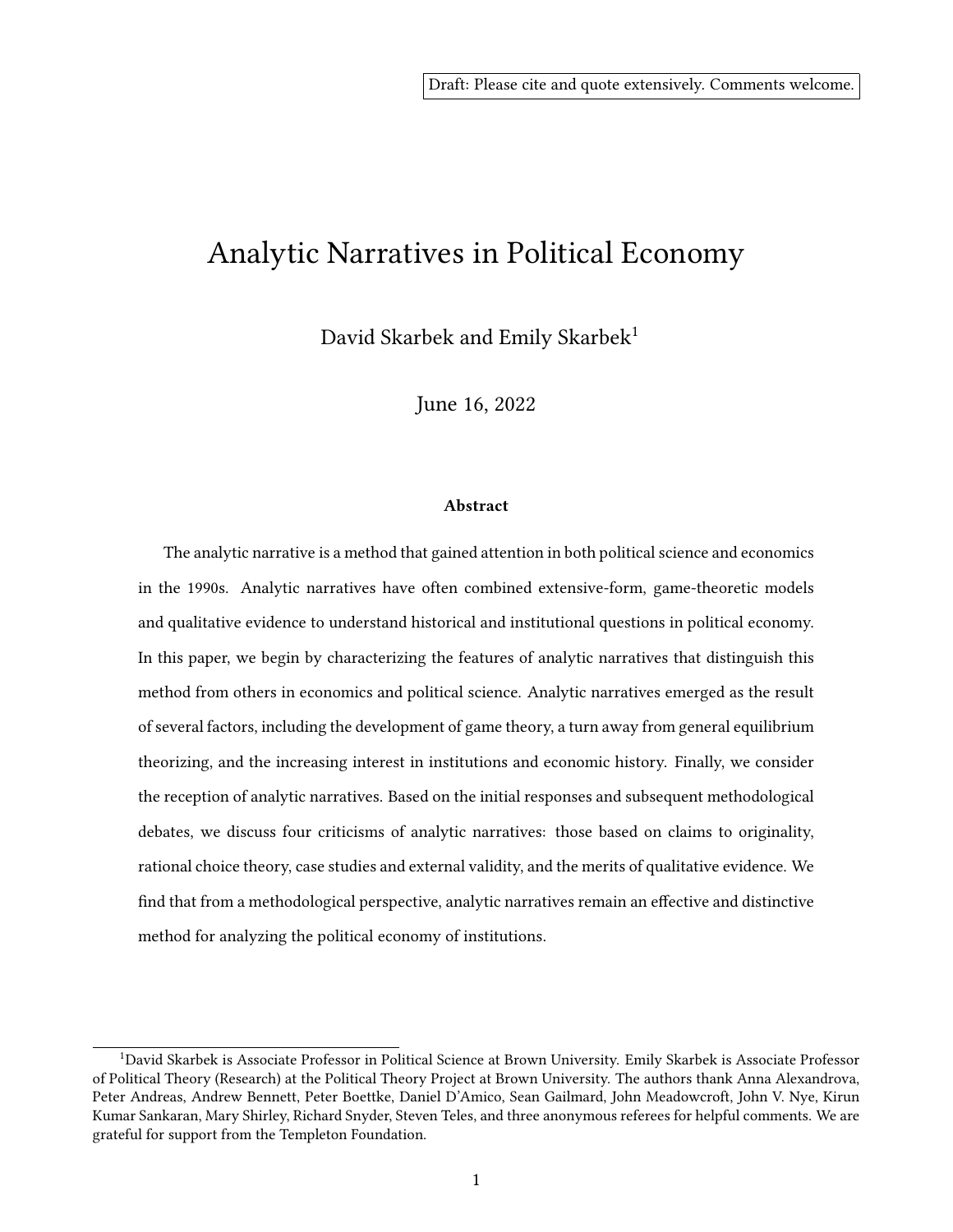## 1 Introduction

In the fall of 1993, a group of scholars gathered at the Center for Advanced Study in the Behavioral Sciences at Stanford University in Palo Alto California to discuss the promising intersection between economics, economic history, and political science. With funding from the National Science Foundation, a team of scholars — Robert H. Bates, Avner Greif, Margaret Levi, Jean-Laurent Rosenthal, and Barry R. Weingast — met to try to understand and articulate what seemed to be a newly emerging area of social science at the intersection of game theory, economic history, and political science (Munck and Snyder [2007,](#page-29-0) 525). Analytic Narratives, published by Princeton University Press in 1998, was the product of these meetings. The book offered both a statement of a new, distinctive method as well as illustrating its usefulness in a series of chapters written by individual authors that each applied the method in practice. Much of these scholars' past work had been in the style of analytic narratives, so it makes sense that this volume constituted a focal methodological statement. It was intended, writes political scientist Daniel Carpenter, as "the most thorough and methodologically self-conscious wedding of formal rational choice theory to historical narrative that has yet been attempted" (Carpenter [2000,](#page-26-0) 654).

In this paper, we discuss the intellectual context in which this method emerged, as well as, to describe its reception in both political science and economics. While the use of either formal models or statistical analysis alone were accepted in both political science and economics in the 1990s, the combination of formal models and the rigorous analysis of qualitative evidence was rare, especially in the leading journals. Analytic narratives often use game theoretic models to understand the relationship between key actors by focusing on their information, incentives, sequence of choices, and expected payoffs. These models are combined with rich, narrative evidence to explain particular cases, often focused on institutions (à la North [1990\)](#page-30-0). Narratives can draw on qualitative evidence that includes a wide range of materials, including written records (such as constitutions, laws, statutes, company manuals, archival materials, private correspondences, and diaries), interviews, participant observation, and ethnography. In doing so, advocates of analytic narratives argue that the approach offers context-dependent explanations and are inspired by real-life puzzles. According to Bates, "The secret agenda in Analytic Narratives is to re-justify the case study" (Munck and Snyder [2007,](#page-29-0) 525).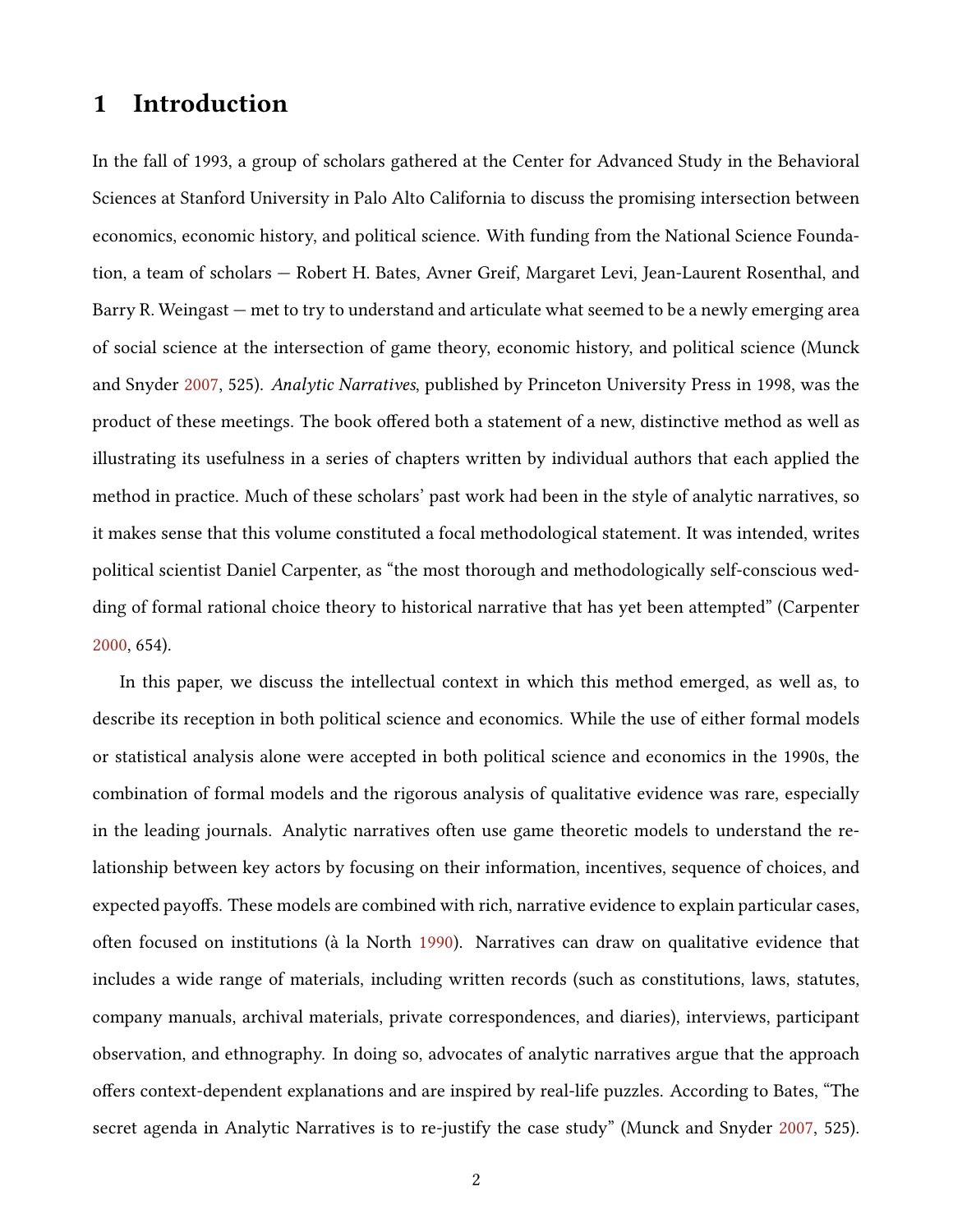As with all case studies, external validity is one of the great weaknesses (Gerring [2017\)](#page-27-0), but scholars debate how much, if at all, this should discount the value of analytic narratives. Social scientists who use analytic narratives argue that they provide unique insights into the study of institutions that neither formal models nor statistical analysis alone are capable of generating (see, for example, Greif  $2006$ ).<sup>[1](#page-2-0)</sup>

Before discussing how practitioners and skeptics assessed analytic narratives as a method, we first consider why this method arose when it did, who was involved, and describe its initial reception. Analytic narratives occupy a distinct methodological space in political economy, and the method and the need for it  $-$  arose because of the confluence of several major trends in the history of political economy. First, the decline of general equilibrium theorizing made way for a greater focus on empirical work. Second, the ascendance and maturation of game theory provided new analytical tools to model institutions. Third, the subfield of economic history experienced a two-pronged revival  $-$  cliometrics on the one hand and historical institutional analysis on the other  $-$  reflecting a growing interest in historical and institutional questions. The fall of the Soviet Union (among other major transitions in comparative economics) created an even greater demand for political scientists and economists to understand the relationship between institutions and economic performance (Sanders [2006,](#page-30-1) 40-41). However, while cliometrics provided important insights for some historical questions, it was relatively less well suited to understanding whole sets of questions related to institutions. Thus it was here, with the convergence of game theory, economic history, and a pressing interest in institutions that analytic narratives emerged.

However, in economics, outside of particular subfields, economists never fully embraced the collection and careful analysis of qualitative evidence. In addition, at around the same time that Analytic Narratives was published, the "credibility revolution" in applied economics was opening up new avenues for statistical empirical investigation, which were embraced by both economists and political scientists. Meanwhile, political scientists in the late 1990s, especially outside of the leading

<span id="page-2-0"></span><sup>1</sup>There are also obviously other ways of combining methods, such as deploying statistical or experimental evidence. David D. Laitin, for example, argues for a "tripartite" approach using formal models, qualitative evidence, and statistics (Laitin [2003\)](#page-28-1). Analytic narratives were framed as being well-suited because qualitative evidence can often better describe institutions or will simply be available to use when statistical or experimental approaches are not feasible, which is often the case when studying "big" historical questions.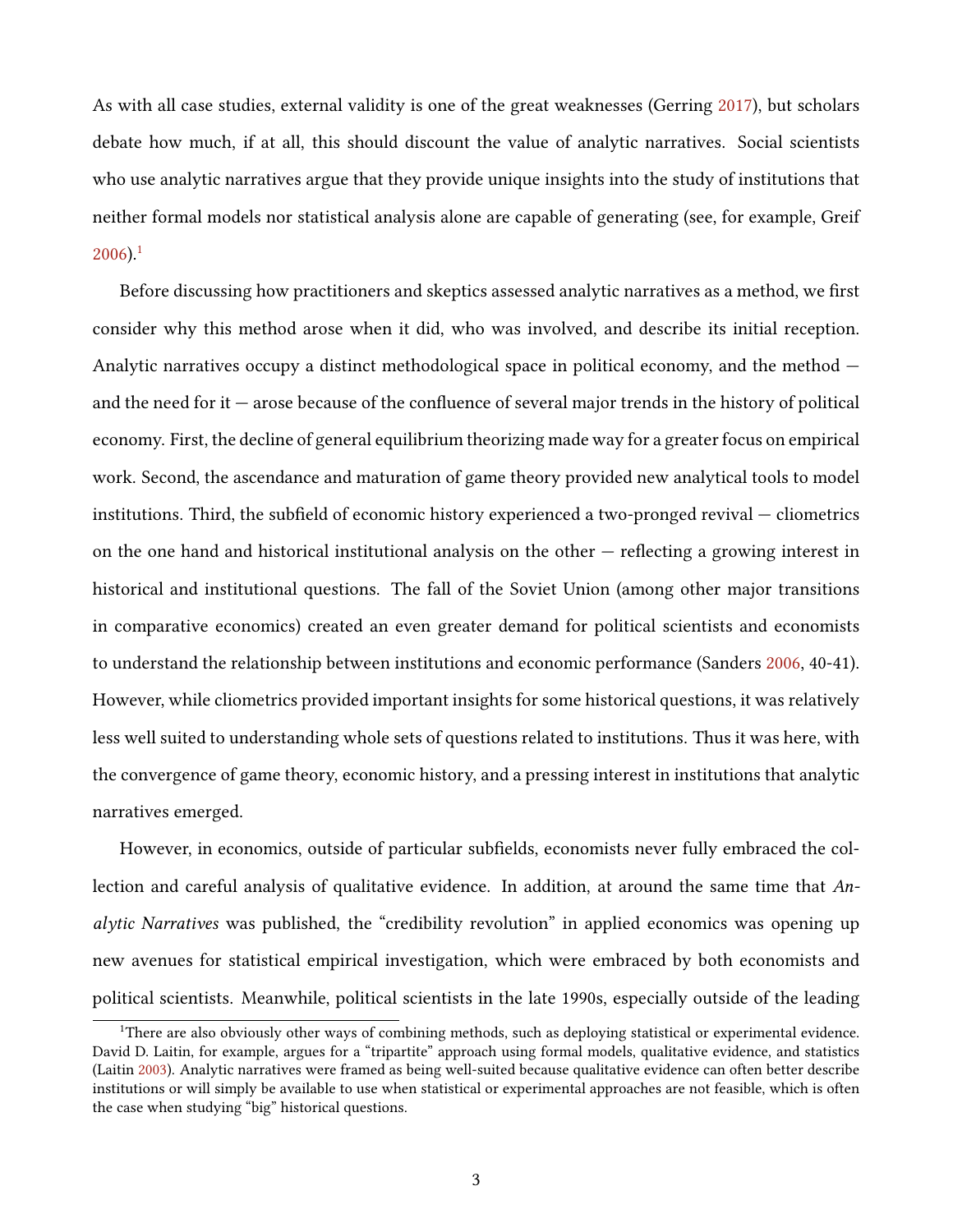departments and journals, were becoming increasingly skeptical of formal models and rational choice theory. In 2000, an anonymous email from "Mr. Perestroika" was sent to numerous members of the American Political Science Association calling for a revolution against positivist approaches in political science, which sparked a substantial backlash (Sanders [2006\)](#page-30-1). While analytic narratives have not become the dominant method in either discipline, we argue that it remains an often uniquely well-suited method within particular subfields of both economics and political science, as well as a bridging method for interdisciplinary research.

### 2 What is an Analytic Narrative?

The term "analytical narrative" goes back at least to Milton Friedman and Anna Schwartz's use in their classic 1963 book A Monetary History of the United States, 1867-1960. In the preface, they explain that a colleague suggested that they include an historical chapter as a useful complement to their statistical analysis. As they explain, " $[t]$ he chapter, which we began to write only after we had completed a first draft of the remaining chapters, took on a life of its own. The one chapter became two, then a separate part, and has now become a separate book" (Friedman and Schwartz [1963,](#page-27-1) xxi). What began as a "foray into analytical narratives" to supplement statistical work became important in its own right and then began to "significantly affect" their statistical analysis. This description captures well (1) how the richness of qualitative evidence can identify new insights that are often overlooked by thin quantitative data,  $(2)$  the benefits of intensive knowledge of a particular case, and  $(3)$  captures well the inductive nature of the interaction between models and narratives. Given its status as one of the most celebrated books in its field, it also shows that analytic narratives can be rigorous, and in at least some cases, be influential within the discipline of economics.

Analytic narratives often combine qualitative evidence with a rational choice model.<sup>[2](#page-3-0)</sup> The model is often a formal, mathematical one, but many people working in this tradition also theorize in ways that could be formalized but have not (Levi [2004,](#page-29-1) 202; Levi and Weingast [2022,](#page-29-2) 239, 242). What is important is that the model is relatively parsimonious and that it generates comparative static predictions (Levi

<span id="page-3-0"></span> $2$ On the varieties of rational choice theory, see Herfeld [\(2013\)](#page-28-2). There are debates about how successful rational choice models in general have been at providing causal explanations, see for example, Northcott and Alexandrova [\(2015\)](#page-30-2) and Lovett [\(2006\)](#page-29-3).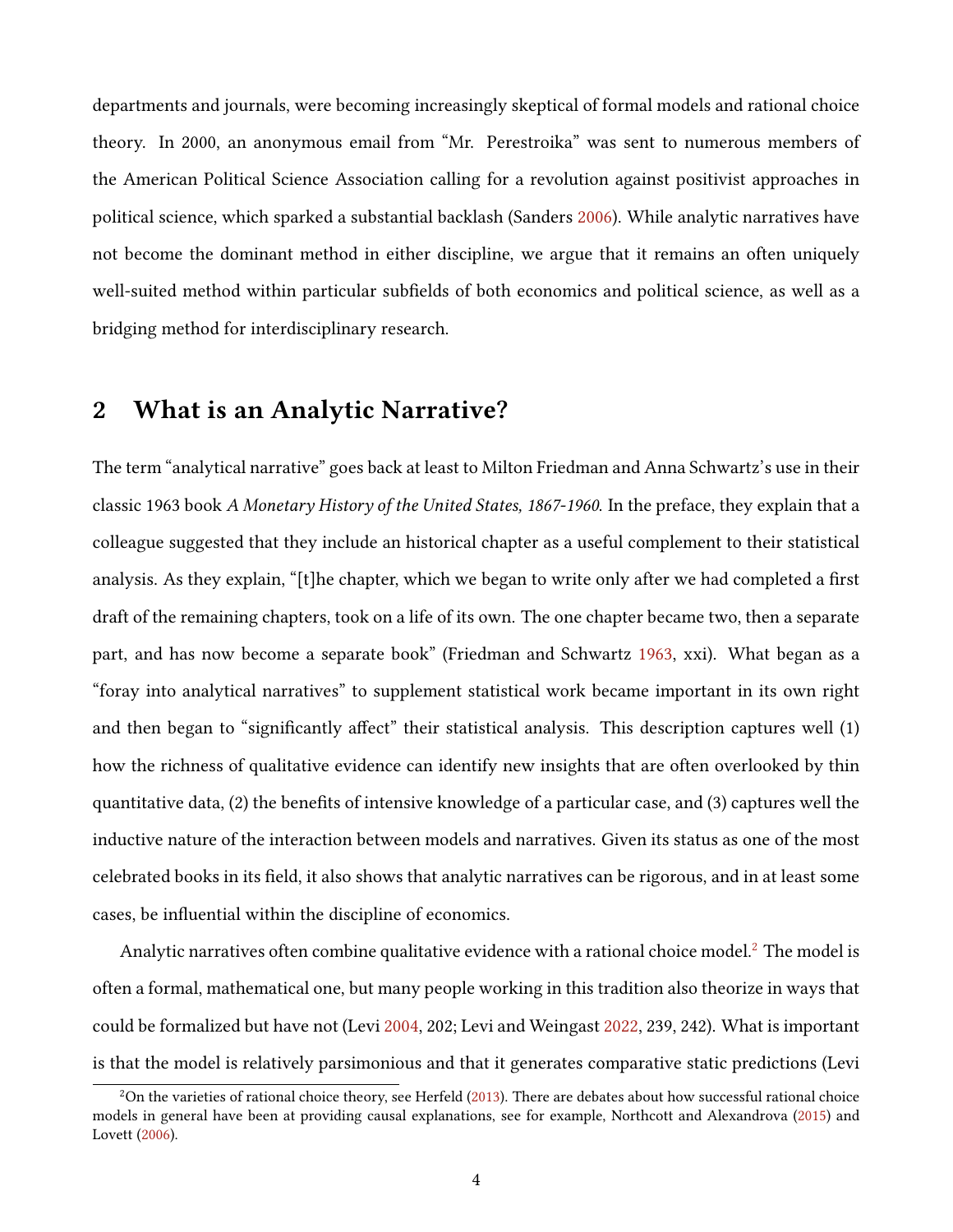$2004$ , 202).<sup>[3](#page-4-0)</sup> Some of the most common models used in analytic narratives are extensive-form game theoretic models. These models describe key actors, what their preferences are, and how their interactions generate different possible payouts (Levi [2004,](#page-29-1) 204, 208). Such models describe strategic interactions and yield predictions of both subgame Nash equilibrium outcomes and out-of-equilibrium outcomes. Most are based on rational expected utility maximization, but others relax this assumption to capture a bounded rationality conception of individual agency (Alexandrova [2009,](#page-25-0) 3). In their introduction, Bates et al. [\(1998,](#page-25-1) 3) explicitly note that other types of theories or models could be used in analytic narratives. They write

A range of models could serve as the basis of analytic narratives: those derived from new institutionalism (Hall and Taylor [1996\)](#page-28-3) or from analytic Marxism (Przeworski [1985;](#page-30-3) Roemer [1986\)](#page-30-4), for example. Because of our understanding of institutions and the sources of their power over collective life  $-$  and because four of the five authors in this volume marshal game theoretic reasoning!  $-$  we focus on the strength and limitations of that genre.<sup>[4](#page-4-1)</sup>

As with the use of models in general, these games are intended to simplify social or economic interactions, so some assumptions will be descriptively inaccurate. Today, many economists argue that while not all assumptions must be accurate, critical assumptions of the model should be (Rodrik [2015\)](#page-30-5). Critical assumptions are those whose "modification in an arguably more realistic direction would produce a substantive difference in the conclusion produced by the model" (Rodrik [2015,](#page-30-5) 27). Political scientists likewise argue that key assumptions are problematic when they are both inaccurate and also substantially change the model's predictions (Lorentzen et al. [2017\)](#page-29-4). Consistent with this position, Bates et al. [\(1998,](#page-25-1) 14-15) explicitly argued that assumptions must "fit the facts." While this presumably does not apply to all of a model's assumption (for example, perfect information or expected utility maximization) (Alexandrova [2009,](#page-25-0) 9), they wanted to reject Milton Friedman's idea that a model's assumptions need only be "as-if" accurate (Friedman [1953\)](#page-27-2). The authors argued that model

<span id="page-4-1"></span><span id="page-4-0"></span> $3$ This stands in contrast to scholarly traditions that tend to rely more on rich description, such as Geertz [\(1973\)](#page-27-3).

 $4$ Kiser and Welser [\(2007\)](#page-28-4) argue that evolutionary game theory and behavioral game theory will sometimes be more effective than strong versions of rational choice theory. Schiemann [\(2007\)](#page-31-0) also provides an alternative equilibrium concept for understanding beliefs.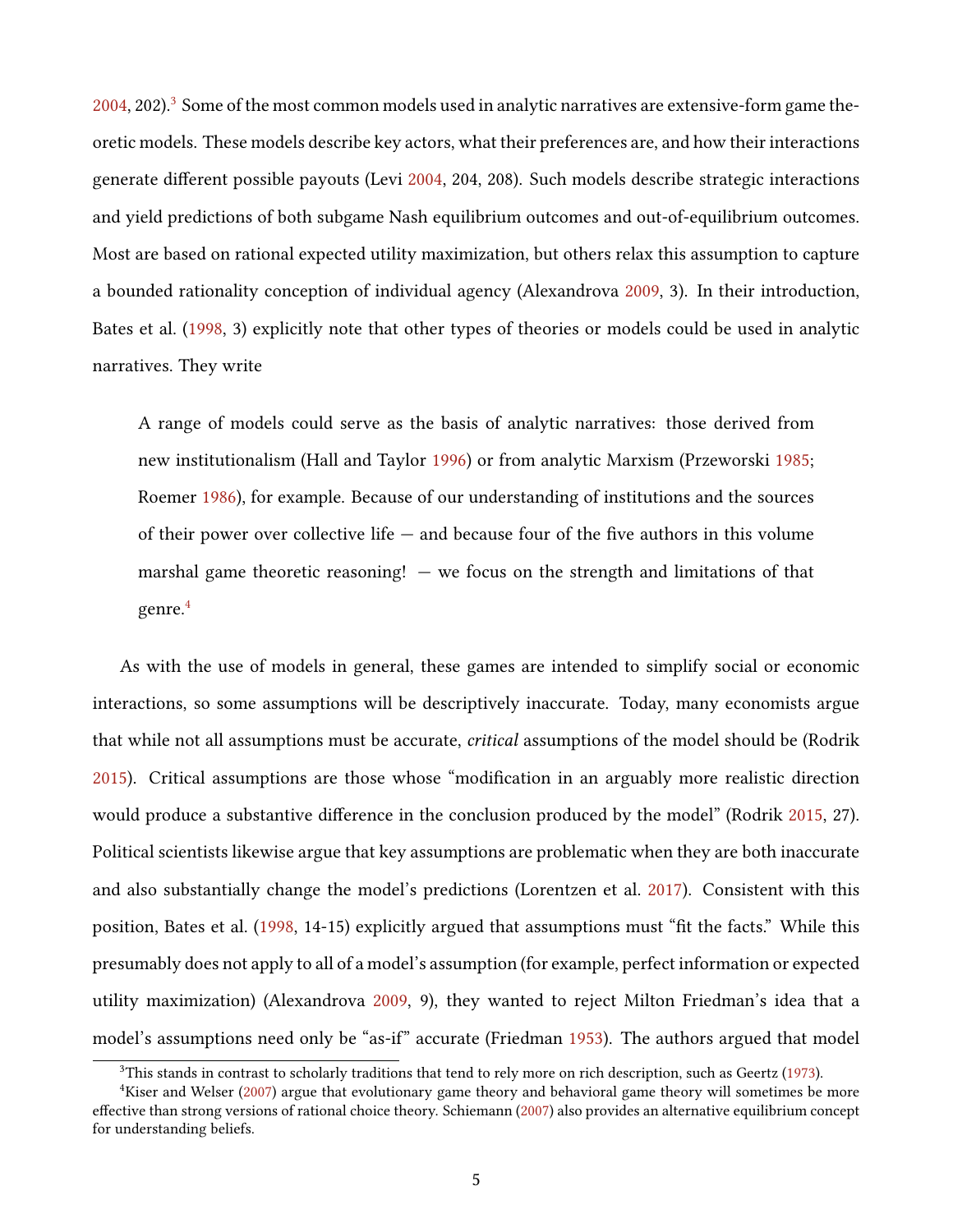construction in analytic narratives tends to engage in a more self-consciously inductive process. As qualitative and historical evidence emerges in the investigation of a case study, this learning can inform and update modelling.

Analytic narratives are case studies, which Gerring [\(2017,](#page-27-0) 28) defines as "an intensive study of a single case or a small number of cases, which draws on observational data and promises to shed light on a larger population of cases."<sup>[5](#page-5-0)</sup> Economists sometimes do not think of themselves as doing case studies, but many of the most famous empirical papers in economics are case studies (for example, Card [1990;](#page-26-1) Card and Krueger [1994\)](#page-26-2). These studies typically have a large number of observations (large-n) but focus on a single case  $(c=1)$ , so like case studies generally, claims about external validity tend to be relatively weak. Political scientists have argued that one's ability to make inferences from cases depends on how and why a particular case was selected (King et al. [1994,](#page-28-5) Chapter 4). By contrast, Bates et al. [\(1998\)](#page-25-1) argued that one could draw broader inferences, not just from the reasons for selecting a particular case, but also from the model used to understand a case. As Bates explains, analytic narratives could yield insights beyond the particular case "by extracting insights from the case that travel and can be tested systematically" (Munck and Snyder [2007,](#page-29-0) 526). That is, if the assumptions of the model fit in a different case, then the insights from the original case might be shown to generalize. Here, it is the model, rather than the empirical result, that helps provide the generalization.

By breaking down the situation into its elemental pieces, models produce the analytical part of analytic narratives. This is where practitioners turn to "narrative" evidence. Narrative evidence takes many forms, including qualitative evidence such as written records (such as constitutions, laws, statutes, company manuals, archival materials, private correspondences, diaries, etc), interviews, participant observation, and ethnography. The narrative evidence is used to provide a "detailed and textured account of context and process, with concern for both sequence and temporality" (Levi [2004,](#page-29-1) 208). Narrative is often not merely qualitative evidence, but also evidence of sequence and chronology

<span id="page-5-0"></span><sup>&</sup>lt;sup>5</sup>A case here is defined simply as "a spatially and temporally delimited phenomenon of theoretical significance" (Gerring [2017,](#page-27-0) 27).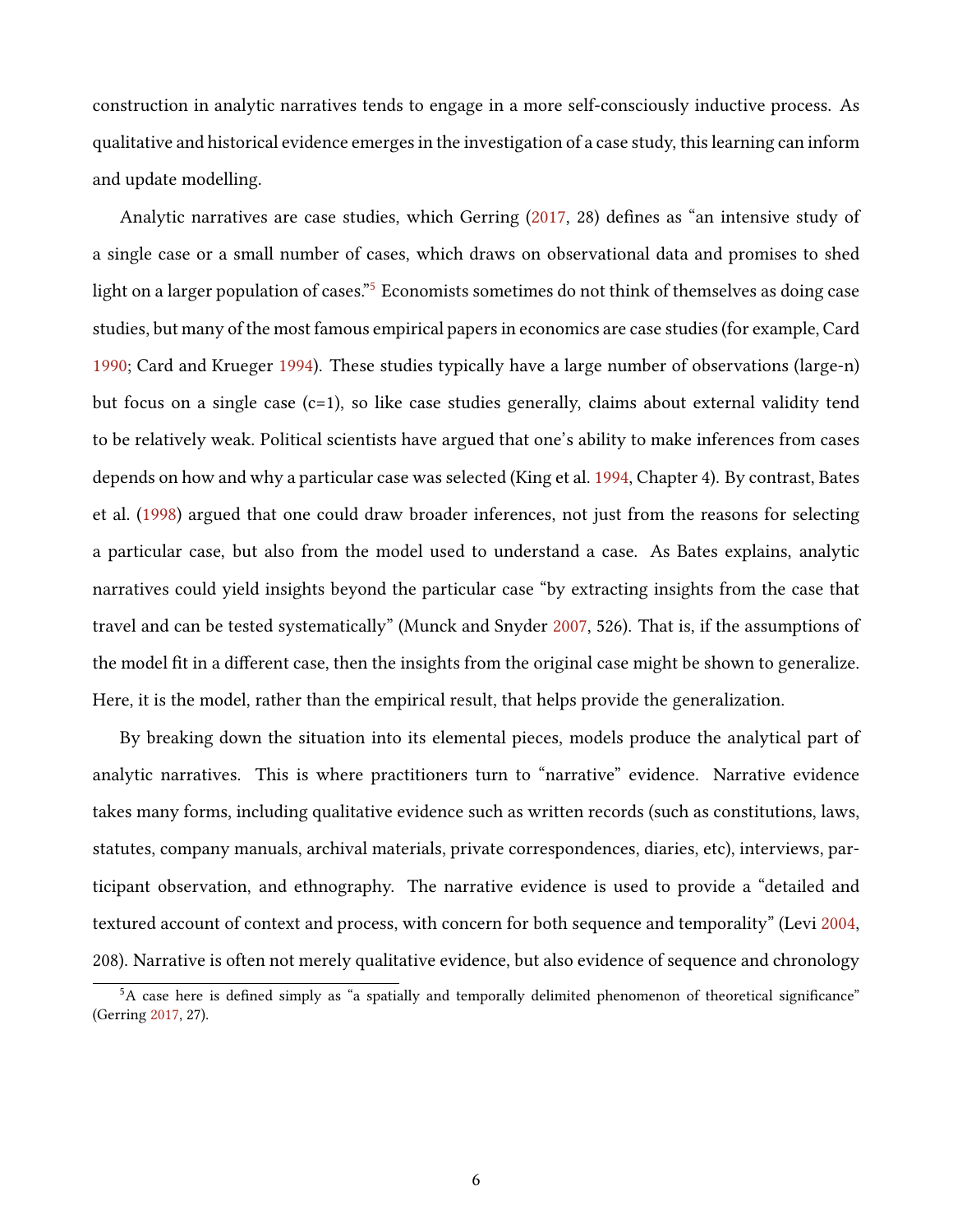(Skocpol  $2000, 671$  $2000, 671$  $2000, 671$  $2000, 671$ ).<sup>6</sup> By doing so, narrative provides the "necessary information for causal assessment" (Levi [2004,](#page-29-1) 209).[7](#page-6-1)

The effectiveness of an analytic narrative is assessed in several ways (Bates et al. [1998,](#page-25-1) 14-18). First, the logic of the model itself provides a check on the internal validity of the proposed relationships. Second, the narrative evidence can provide the opportunity to assess the accuracy of the model's critical assumptions. Third, the evidence can identify whether the comparative static predictions of the model are observed. Likewise, it can reveal whether out-of-equilibrium outcomes are, in fact, observed. We can likewise judge an analytic narrative to be more valuable if it offers more explanatory power than alternative explanations. Taken together, the narrative, if done correctly and successfully, can provide ample evidence that the model applies and does so in the way that the intuition of the model suggests.

Scholars argue that analytic narratives are particularly useful for certain types of questions in political economy. In particular, quantitative evidence is often unavailable for many important historical questions of interest. Where data are available, natural experiments are frequently absent. For "big" questions aimed at understanding institutions, institutional change, and strategic interactions between groups over time, it is not clear how causal inference methods would be productively applied. Finally, Bates et al. [\(1998\)](#page-25-1) show that narrative evidence is sometimes distinctly informative in the study of institutions.

To see how an analytic narrative might be applied in practice, we briefly describe a classic article that uses this method that was published in the Journal of Law, Economics, & Organization. In "The Economic Role of Political Institutions: Market-Preserving Federalism and Economic Development," Weingast [\(1995\)](#page-31-2) presents the reader with perhaps the fundamental political dilemma of an economic system: governments strong enough to protect property rights and enforce contracts are also strong enough to confiscate the wealth of its population. This dilemma, Weingast argues, requires that we examine the structure of institutions to understand the conditions under which rules generate credible

<span id="page-6-1"></span><span id="page-6-0"></span> $6$ On sequence and temporality, see also Grzymala-Busse [\(2011\)](#page-28-6); Falleti and Mahoney [\(2015\)](#page-27-4).

 $7$ In Analytic Narratives, the authors note that this approach is similar to a method that is popular in political science known as "process tracing" (Bennett and Checkel [2015;](#page-25-2) Collier [2011\)](#page-26-3). Like process tracing, analytic narratives use narrative evidence and involve an inductive process in developing models, but Bates et al. [\(1998,](#page-25-1) 16) argue that analytic narratives put far greater emphasis on theory (see, also, Levi and Weingast [2022,](#page-29-2) 241).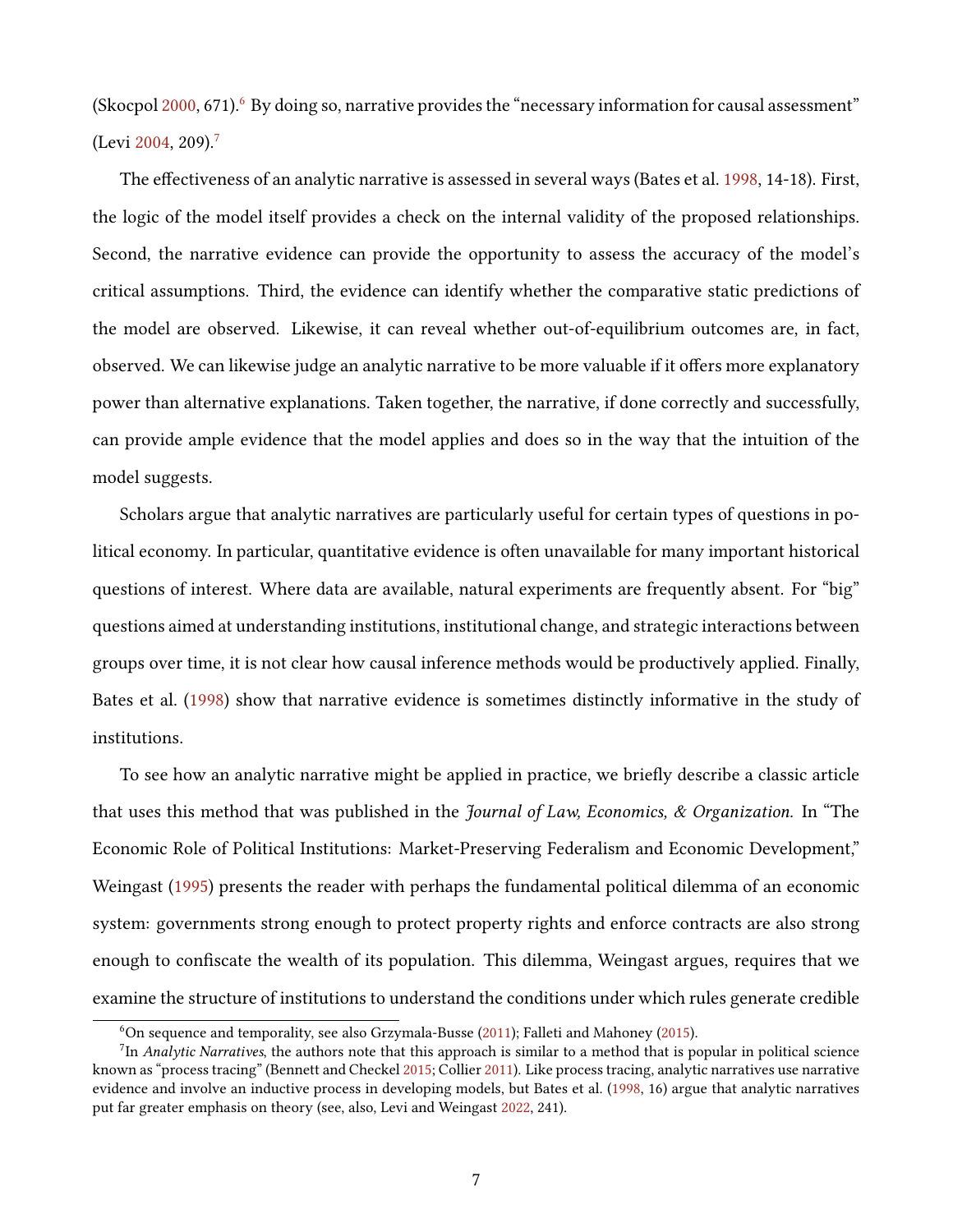commitments that forestall predatory behaviors that undermine markets and economic growth. Federalism accomplishes this by (1) solving a coordination problem among citizens about what is legitimate for the state to do and (2) creating a credible enforcement mechanism when the states acts illegitimately (Weingast [1995,](#page-31-2) 10). Using a game-theoretic model, Weingast generates comparative static predictions about the interactive behavior between a sovereign and two citizen groups with different views about the legitimate boundaries of the sovereign. The aim is to use the model to isolate the mechanism and to show how it operates in three sweeping historical contexts: England during the 18th century, the United States during the 19th century, and China in the late 20th century. In sum, he presents a parsimonious model to understand how self-enforcing constitutions in a federalist structure might operate and provides extensive historical evidence that they operated in this way.

More generally, analytic narratives have been used to examine a broad set of questions in political economy, not only long-run institutional development and economic growth (Weingast [1995;](#page-31-2) North and Thomas [1973;](#page-30-6) North [1978;](#page-29-5) Greif [2006\)](#page-28-0). In fact, analytic narratives have also been applied to understand institutional variation in more micro-level situations. For example, Elinor Ostrom relied on extensive, multi-site fieldwork (instead of historical qualitative data) to understand how communities successfully govern common pool environmental resources (Ostrom [1990\)](#page-30-7). In terms of subject areas, analytical narratives have also been used to understand a wide range of topics such as the political challenges of credible commitments in the post-Soviet era of institutional reform (Boettke [1993;](#page-25-3) Nalepa [2010\)](#page-29-6); the internal organization and constitutional structure of 18th century piracy (Leeson [2007a\)](#page-28-7); pre-colonial era trade in the absence of strong state institutions (Leeson [2007b\)](#page-28-8); providing assurance in a stateless context of long-distance, high-value financial transactions (Schaeffer  $2008$ ); extralegal governance institutions in the illicit economy in prisons and on the street (Skarbek [2011,](#page-31-3) [2014,](#page-31-4) [2020a\)](#page-31-5); the rise of tax farming in early modern England and France (Johnson and Koyama [2014\)](#page-28-9); the evolution of usury laws (Koyama [2010\)](#page-28-10); and the challenge of overcoming the Samaritan's Dilemma in the context of delivering development aid (Gibson et al. [2005;](#page-27-5) Skarbek [2016\)](#page-31-6). In short, while many additional examples could be provided, these give some sense of the tremendous scope and range of institutional questions pursued with the analytic narrative method.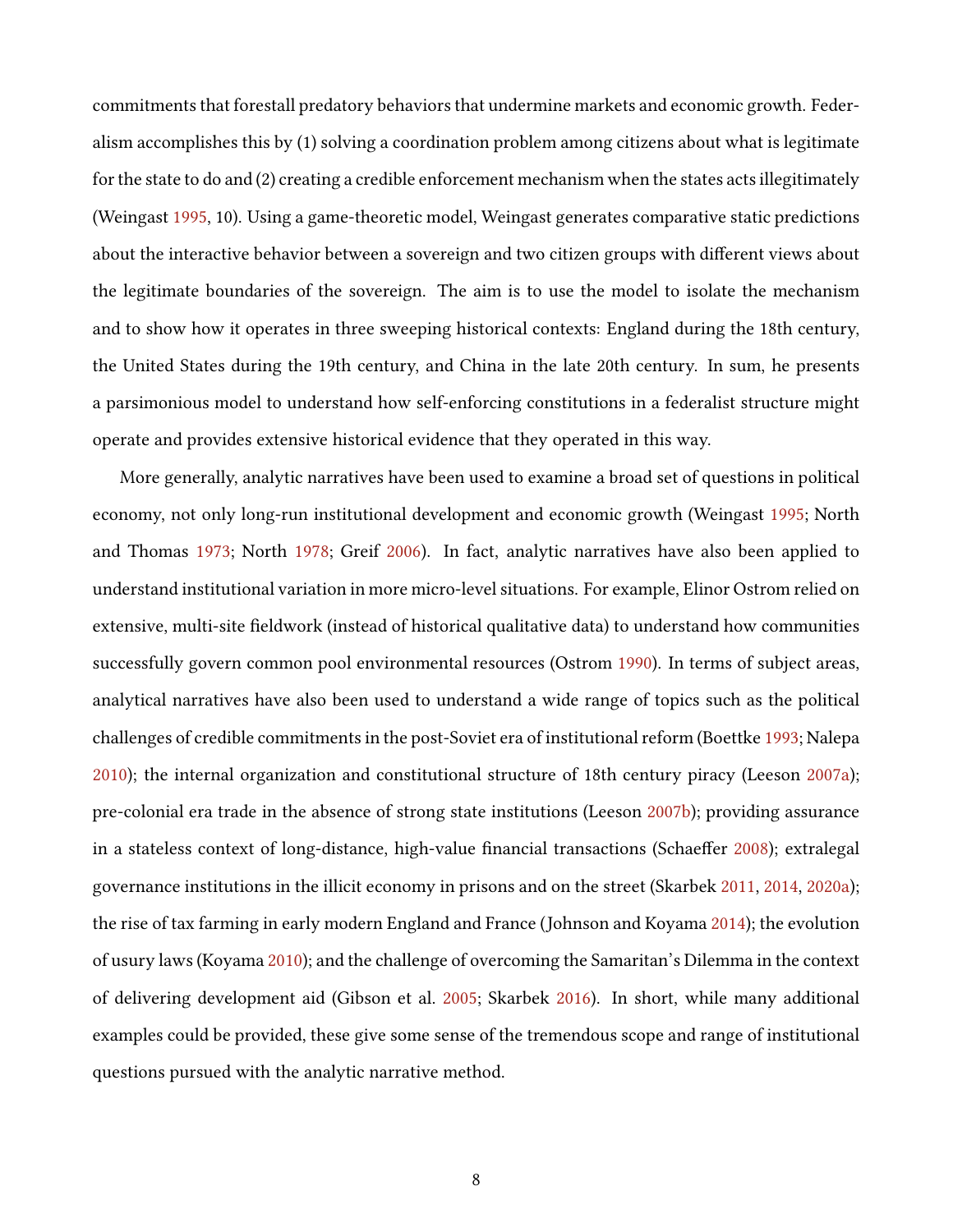## 3 The Historical and Intellectual Context

#### 3.1 From General Equilibrium to Game Theory

Economics in the mid-20th century was dominated by the rise of formalism and the ascendance of the general equilibrium paradigm. Paul Samuelson's Foundations of Economic Analysis (1947) revolutionized graduate training in economics and became a galvanizing force by which formal mathematics became the primary language of economics. The aim of the book was to use the abstraction and tractability afforded by mathematics to elaborate the unifying elements of dispersed theories and to work out the implications for theoretical and applied economics. In other words, the explicit aim was to utilize the language of mathematics to abstract away from the institutional specifics and contextual details in which economic behavior take place. Samuelson was clearly aware of this aspect of his approach. In describing his work in 1967, Samuelson states that "[t]he equations of my model specify the conditions that must be satisfied by Pareto optimality and maximization of a prescribed individualistic Bergson social welfare function. They do not pronounce on what set of institutional rules and behaviors will approximate these conditions."<sup>[8](#page-8-0)</sup> The result was that "Samuelson drained economic theory of institutional context," and the subsequent rise of the "econometric approach to empirical economics eliminated historical detail" (Boettke [1997,](#page-25-4) 22).

At the time, Samuelson's approach was seen as a pathbreaking way forward in economic theory, with the exception of a few dissenting voices. Economist Kenneth E. Boulding, reviewing Samuleson's book in the *Journal of Political Economy*, offered a warning to the profession of what may be lost with a complete exorcising of narrative from economic analysis. "It may well be," writes Boulding, "that mathematical economics will remain too flawless in its perfection to be very fruitful" and that "[i]f economics becomes a preserve of the higher mathematicians, it will lose its essentially humanistic and empirical quality" (Boulding [1948,](#page-26-4) 199).

Perhaps nowhere is the "institutional vacuum" more evident than in the concept of competition as expressed in the Arrow and Debreu [\(1954\)](#page-25-5) fixed-point existence proof of general equilibrium. The central insight of the proof is to show that with optimizing agents, there exists a vector of prices that

<span id="page-8-0"></span> $8$ Samuelson Correspondence with Gordon Tullock, Paul. A. Samuelson Collection, David M. Rubenstein Rare Book & Manuscript Library, Duke University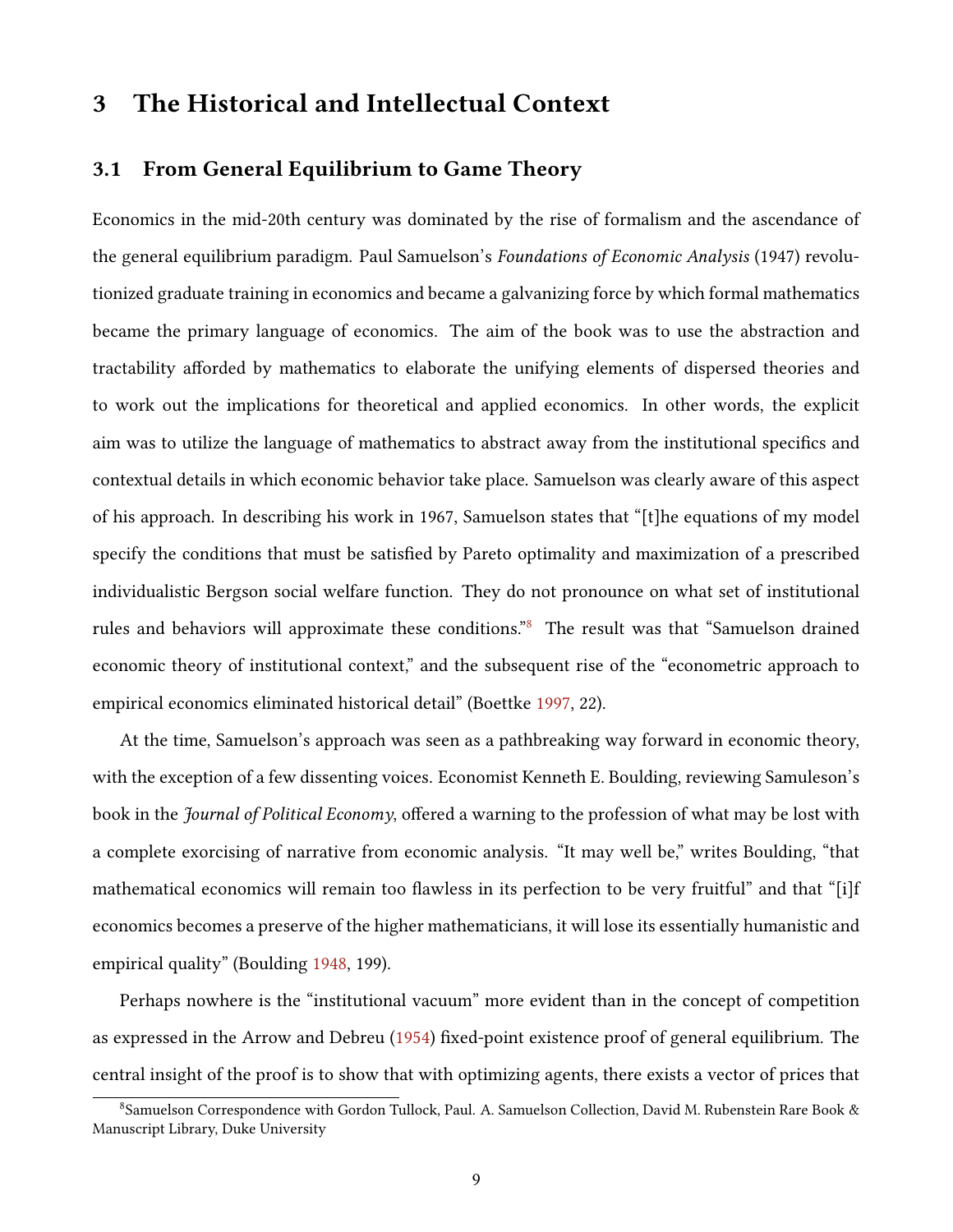clear all markets. However, the formalization of the model explicitly abstracts away from the activity or mechanisms which bring about the result. According to Blaug [\(2003\)](#page-25-6), the Arrow-Debreu proof "neatly exhibits the worst features of formalism, which is not just the application of mathematical techniques to economics, but rather reveling in mathematical modeling as an end in itself" (Blaug [2003,](#page-25-6) 146). The equilibrium theorizing that followed in the wake of Arrow-Debreu made "no effort to show how equilibrium comes about but merely that the existence of equilibrium is logically implied by certain plausible institution-free assumptions about economic behavior" (Blaug [2003,](#page-25-6) 147).

The dominance of the formalist revolution reversed how basic models of economics were used and interpreted. Before the 1950s, not only was mainstream economics pluralistic in approaches, but even formal models like the perfectly competitive market were used as stylized depictions to contrast with and illustrate operational features of real market activity. Used in this manner, counterfactual reasoning shed light on how institutions provide much of the rules and incentive structure markets require to function properly. Formalism allowed for the technical specification of optimality conditions, such that deviations from optima were now ipso facto market failures capable of being understood independent of context. If narrative is the bridge between between model and meaning, it had all but disappeared.<sup>[9](#page-9-0)</sup> The formalist revolution effectively buried the process-based accounts of equilibrium formation (Blaug) [2003\)](#page-25-6).

Some areas of economics identified the loss of institutional detail as a cost of formalism earlier than others. F.A. Hayek [\(1942\)](#page-28-11)'s early argument regarding the misapplication of formalism to the study of political economy actually predates Boulding's alarm, and remains relevant when advanced again almost 30 years later in his Nobel address. But it wasn't just the Austrians who were attuned to the limits of formalism. In a memo discussing the need for a distinct field of development economics at Harvard, John Kenneth Galbraith wrote in the mid 1950s, that it is "unlikely that with [developing] economies one can do much with formal economic models," precisely because they lack the ability to factor in the role of institutions (Alacevich  $2017$ , 269).<sup>[10](#page-9-1)</sup> Galbraith's call for bringing institutions

<span id="page-9-0"></span> $9$ As Morgan [\(2012,](#page-29-7) 345) has argued, "narratives are a flexible device that match the world in the model to the world that the model represents." As the formalist revolution swept the field of economics, "it was the model, and not the world, that became the dominant source of intellectual excitement. Technique had trumped substance ever since" (Boettke [1997,](#page-25-4) 45).

<span id="page-9-1"></span><sup>&</sup>lt;sup>10</sup>See, John K. Galbraith, "Economic Development as a Proposed Field," 1955/1956, box 525, 8/53/E/3/8, Series 5, Harvard University File, 1949–90, John Kenneth Galbraith Personal Papers, John F. Kennedy Memorial Library, Boston University.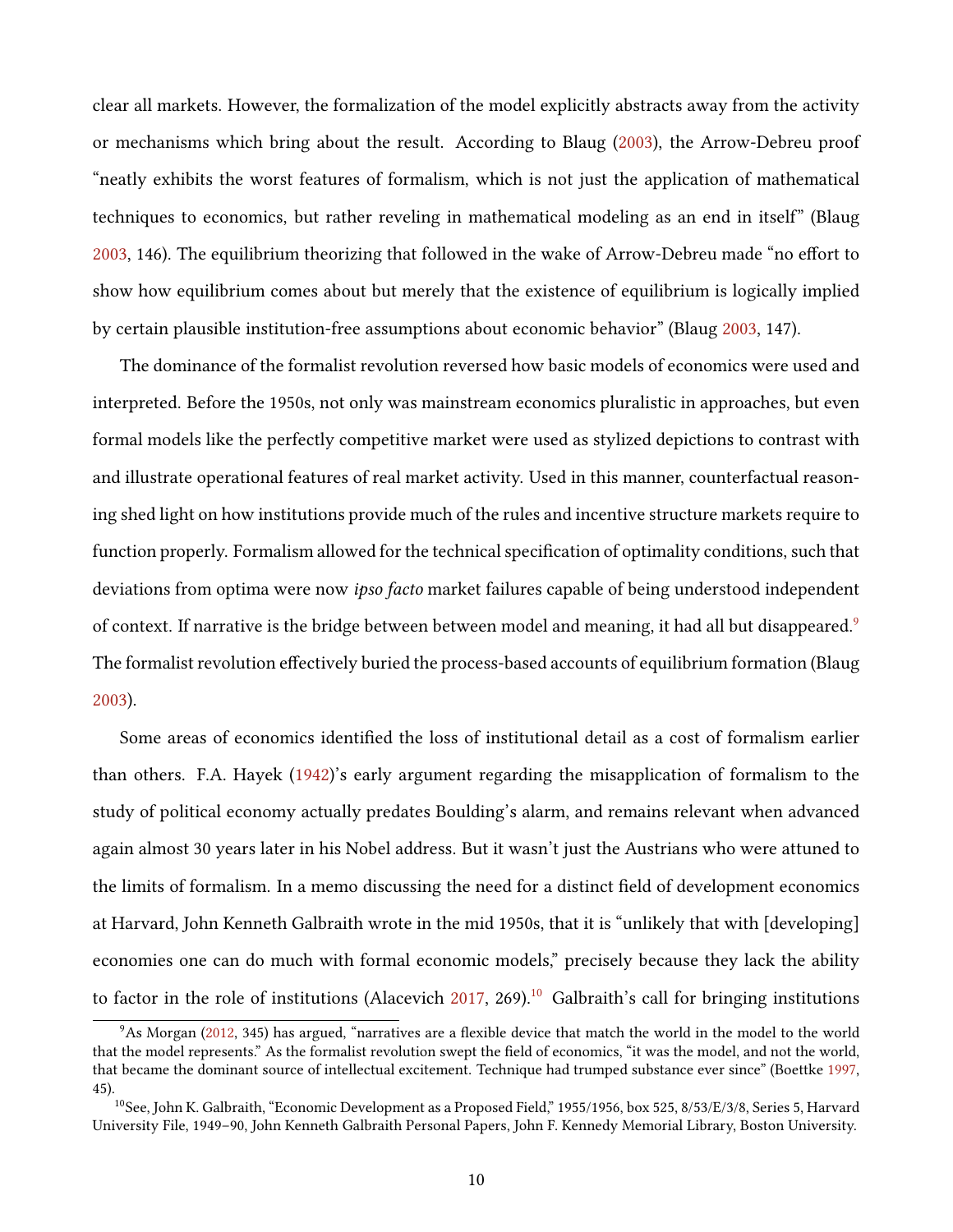into the study of development, however, hearkened back to the traditional approaches of the older institutional economists and had little to do with the coming emergence of new institutional analysis. To understand where analytic narratives find traction, we must turn to understanding the rise of game theory in economics and political science.

### 3.2 The Confluence of Game Theory, Economic History, and Institutions

While formalism was changing the landscape of mainstream economics in the 1950s and 1960s, game theory was developing as an alternative theoretical paradigm to the general equilibrium approach (Giocoli [2003\)](#page-27-6). John Von Neumann and Oskar Morganstern's (1944) path breaking Theory of Games and Economic Behavior opened up an entire new approach to conceptualizing strategic interaction and equilibrium formation. Jacob Marschak (Marschak [1946,](#page-29-8) 97), for instance, immediately recognized the potential of what these new tools had to offer economics, leading him to declare that with arrival of game theory, "[a]ll is not well with static economics." Marschak was not wrong. Game theory would grow in prominence within the mainstream of economics, but also play a central role in the development and advancement of new fields in economics and political science  $-$  namely new institutional economics, economic history, and political economy.

As game theory was taking off, history was undergoing its own revolution in the 1960s. The "new economic history," as it came to be known, brought two developments to the field. Douglass C. North was central to both of these advances. The first was cliometrics: the application of economic theory and quantitative methods to the study of history. Here the formalism that transformed mainstream economics was making its way into history. Cliometrics "formalized economic history in a manner similar to the injection of mathematical models and statistics into the rest of economics" (Goldin [1995,](#page-27-7) 193). Opposition to formalism in economic history was not confined to a few dissenting voices. There was considerable resistance to cliometrics mainly because outsiders (economists) were the ones introducing more precise estimation techniques into the field of history, and in doing so were often overturning orthodox findings and accepted wisdom (Goldin [1995,](#page-27-7) 194).

The second development in economic history involved a renewed focus on the importance of institutions for understanding economic growth. In 1966, North accepted a Ford Fellowship to go to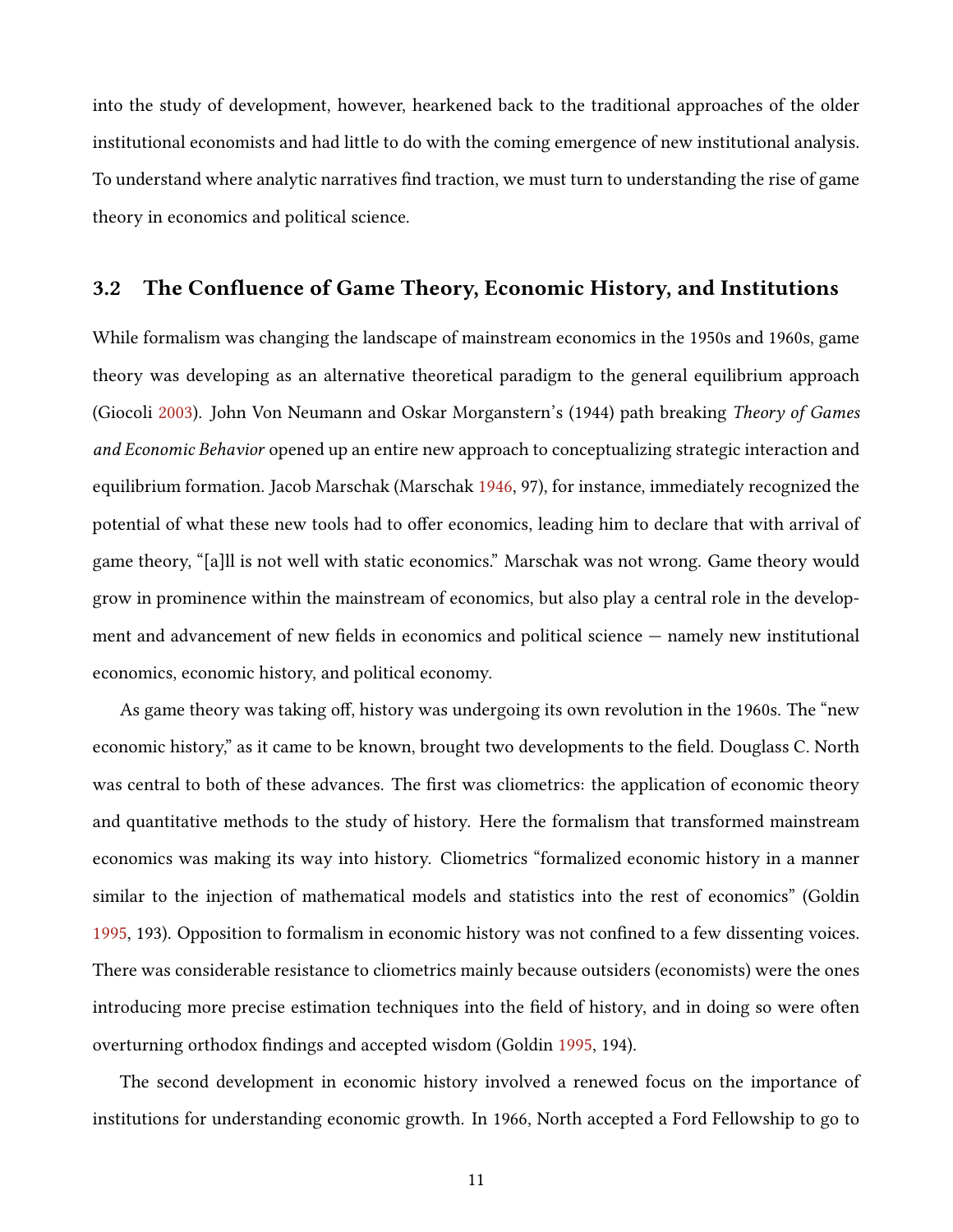Europe to study European economic history. It was here where North realized that the "straight jacket of static, neoclassical orthodox theory was holding back progress in new economic history" (Snowdon [2016,](#page-31-7) 112). Progress understanding historical growth trajectories required incorporating an analysis of property rights, institutions, and transactions costs. Yet the tools of cliometrics did not allow for adequate treatment of these thick concepts. As North [\(1978\)](#page-29-5) explains, "The cliometric revolution in economic history wedded neoclassical economics and quantitative methods in order to describe and explain the performance of economies in the past. Economic history gained in rigor and scientific pretension, but at the expense of exploring a much more fundamental set of questions about the evolving structure of economies that underlies performance... If economics is a theory of choice subject to specified constraints, a task of economic history was to theorize about those evolving constraints" (North [1978,](#page-29-5) 963). As a result, North became heavily involved with the revival of institutional analysis in the 1970s and 1980s.

North's turn away from cliometrics towards studying institutions is significant because it required developing a new framework for conducting the kind of work he wanted to do (Margo [1999\)](#page-29-9). This turn entailed an embrace of a broader notion of rational choice analysis and applications of those tools to trying to explain the multi-dimensional institutions of formal and informal rules to show their relationship to economic growth. However, these new tools and techniques of analysis were not constructed ex ante then applied, but rather were forged in the process of research, notably in two books. The first, written with Lance Davis in [1971,](#page-26-5) Institutional Change and American Economic Growth, and the other with Robert Thomas in [1973,](#page-30-6) The Rise of the Western World: A New Economic History. In the former book, the authors are explicit that they are developing a new theory of institutional change that is consistent with the basics of neoclassical economics but aims to explain the emergence and decline of institutional arrangements. The basic model Davis and North employ relies on cost-benefit analysis and maximization, but the object of the analysis is history. In developing their theory of political bargaining and institutional change, Davis and North cast their theory as potentially capable of providing concrete "solutions" to the problem of indeterminacy of equilibrium positions inherent in "n-person" or "non-zero sum" games (Davis and North [1971,](#page-26-5) 36). This points to a clear understanding of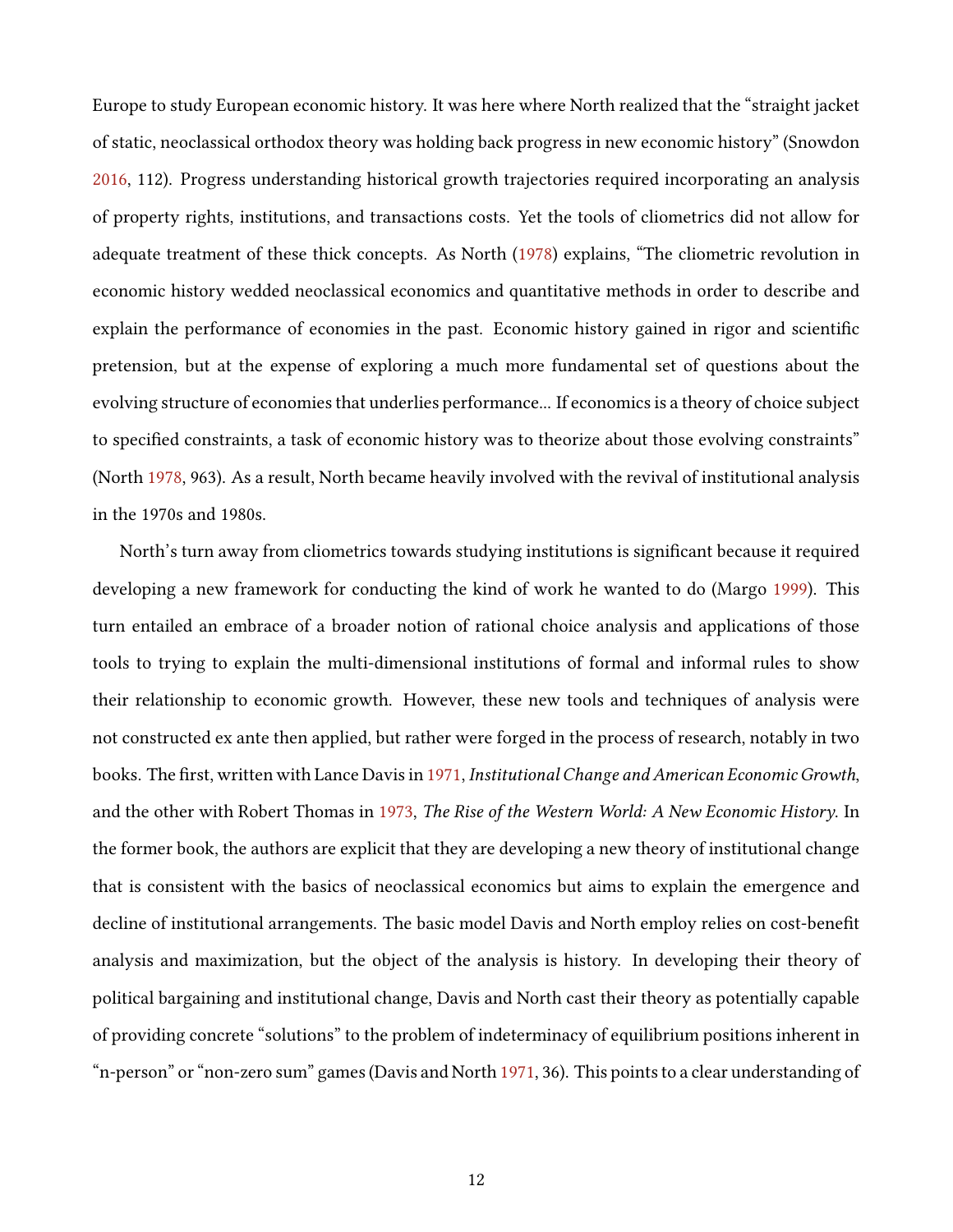the analytical space in which the combination of rational choice and qualitative methods — primordial analytic narratives, if you will  $-$  can productively advance research.

One of the ways to trace the influence and significance of North's institutional and methodological turn to analytic narratives is to look at the scholars with whom he worked. From 1960 to 1983, North was professor of economics at the University of Washington. Here he overlapped with Margaret Levi who was in the political science department from 1974-2014 and where they co-taught an undergraduate seminar for roughly ten years (Levi and Weingast [2019,](#page-29-10) 213). Levi and Weingast [\(2019\)](#page-29-10) attribute North's Structure and Change in Economic History (1981) and Levi's Of Rule and Revenue (1988) to be among the results of this seminar.

When North joins the faculty of Washington University in Saint Louis in 1983, his research agenda on institutions and economic growth was in full swing. Yet North was dissatisfied with his own understanding and analyses of the political process and sought out a group of young political scientists and economists who were attempting to develop new models of political economy, including James E. Alt, Jean Ensminger, Jack Knight, Norman Schofield, Kenneth A. Shepsle, and Barry R. Weingast (Levi and Weingast  $2019$ ,  $213$ ). Weingast's first academic appointment was in the economics department in 1977. Over the next ten years at Washington University, he would be among the many scholars collaborating with North and building on his work. Amongst his colleagues at Washington University, North founded a Center for Political Economy in 1984 where he stayed on as director until 1990. Over this time, the Center would foster interdisciplinary scholarship and collaboration that would allow for the research agenda on institutions and the analytic narrative methodology to emerge in both economics and political science.

By the 1991 publication of North's "Institutions" paper in the Journal of Economic Perspectives, North's centrality to the study and method of analyzing institutions was well established. The paper is widely seen as a summation of his work on institutional change and economic development. With fellow Nobel Laureate Ronald Coase, North was also one of the founding members of the International Society for the New Institutional Economics in 1997 which would become home for a substantial amount of work done in the analytic narrative style. Margret Levi and Barry Wiengast attended the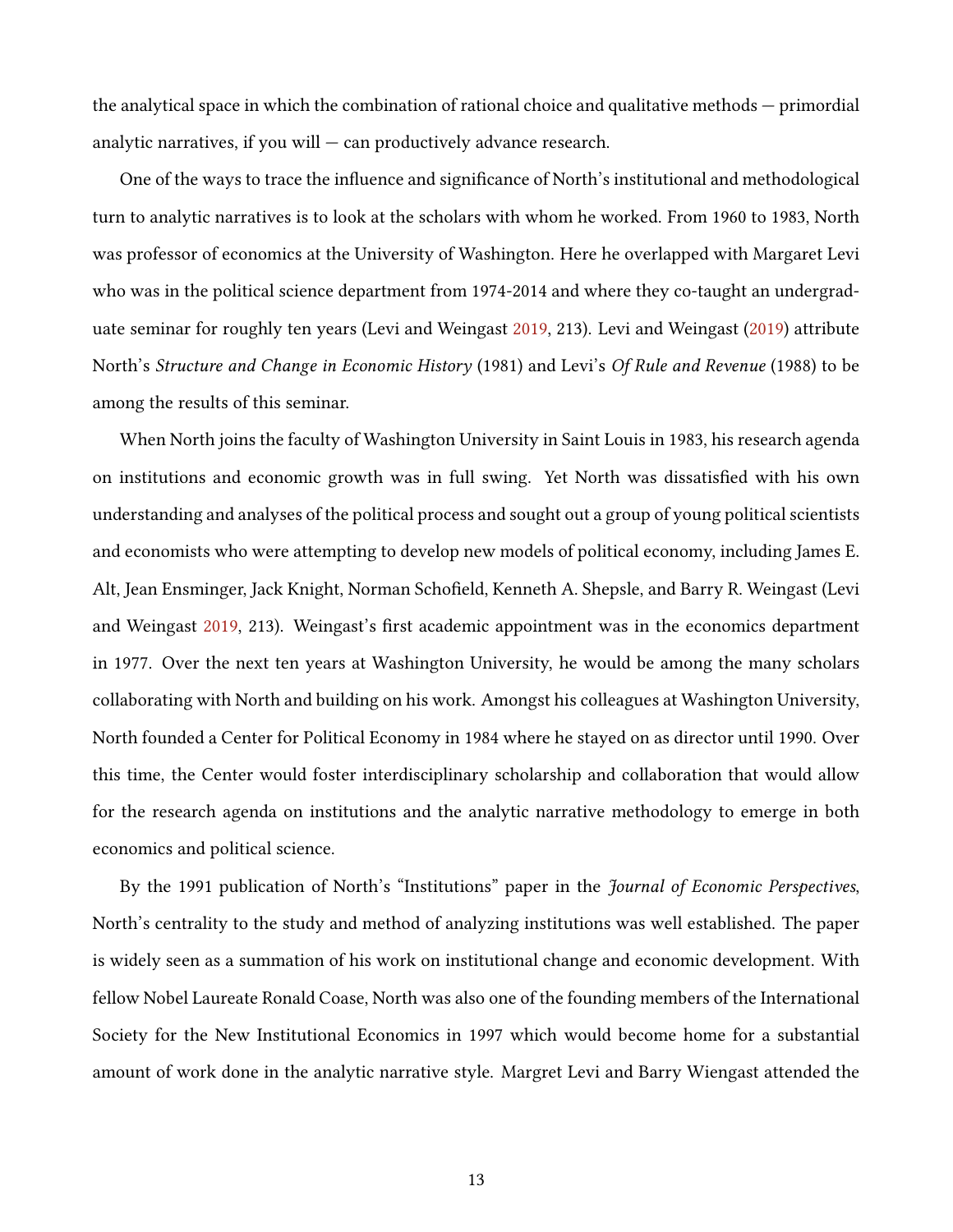inaugural conference, along with a number of notable scholars working in these areas.<sup>[11](#page-13-0)</sup> In sum, institutions had re-emerged as a significant research agenda, much of it based on game theory, and was being carried out by both economists and political scientists to understand history. In particular, North had played a major role in the intellectual advancement of the study of institutions, history, and rational choice theory broadly understood. Perhaps it is not surprising that *Analytic Narratives* is dedicated "To Douglass North: Mentor and Friend."

## 4 The Reception of Analytic Narratives

#### 4.1 Exchange in the American Political Science Review

In 1998, when *Analytic Narratives* was published, it attracted a great deal of attention among economists and political scientists. In particular, the American Political Science Review published an 11-page review by political scientist Jon Elster, titled "Rational Choice History: A Case of Excessive Ambition" (Elster [2000\)](#page-27-8). As the title suggests, it is fairly negative review, and Bates et al. [\(2000,](#page-25-8) 701) describe it as a "scorched earth" approach in their response. While the 7-page response from Bates et al. is not nearly as aggressive as Elster's review, the exchange is certainly heated, as six of the most famous political scientists and economists clash over fundamental methodological questions in the leading political science journal.

Elster makes four general criticisms about the analytic narratives project.<sup>[12](#page-13-1)</sup> First, he argues that the rationality assumption is problematic because people sometimes err, respond to non-material concerns, and act irrational in a variety of ways. Bates et al. [\(2000\)](#page-25-8) respond that Elster has not provided a superior alternative framework for understanding decisions and institutions, so even if rational choice is imperfect, it is still the best available. Until someone presents a more productive approach, the perfect should not be the enemy of the good. Second, Elster argues that the authors rely

<span id="page-13-0"></span> $11$ The inaugural conference for the International Society for the New Institutional Economics was organized by Lee Benham in 1997 and titled "The Present and Future of the New Institutional Economics". According to the program, participants included Lee Alston, Alexandra Benham, Lee Benham, Eric Brousseau, Harold Demsetz, John Drobak, Philip Keefer, Jack Knight, Gary Libecap, Claude Ménard, John Nye, Mancur Olsen, Mary Shirley, Pablo Spiller, and Oliver Williamson

<span id="page-13-1"></span> $12$ Elster [\(2000\)](#page-27-8) likewise comments on specific aspects of each individual chapter, but those criticisms mostly do not appear to strike at the methodological argument more broadly.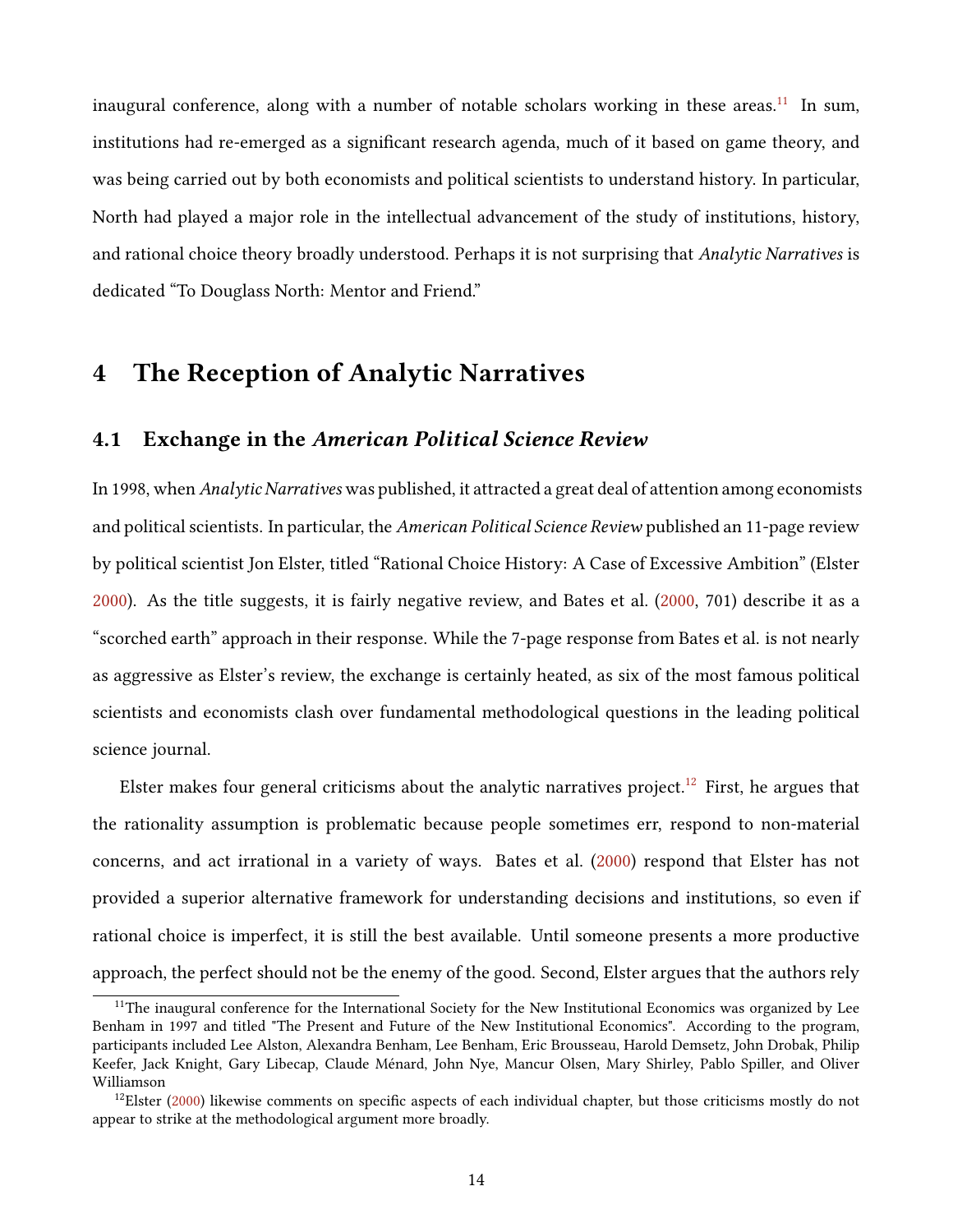too much on modeling aggregate actors  $-$  like clans, the elite, and The South  $-$  as unified actors with a coherent preference function. To do so, one would need to show that aggregates can have coherent preference functions (i.e. no cycling), and that in practice, people have overcome a large number of collective action problems within groups. In response, the authors argue that it is an empirical, not a theoretical, question how much one can aggregate actors. Without further evidence, they argue, Elster's point as a general criticism of analytic narratives falls flat. Third, Elster [\(2000,](#page-27-8) 693) argues that the authors do too little to provide evidence about the intentions and beliefs of these actors. Their response is that observing intentions and beliefs is an incredibly difficult empirical task, and the standard approach of instead focusing on revealed preferences and behavior is more feasible and productive. Finally, Elster argues that the models do not address issues about imperfect information and uncertainty. Their response is that they do, in fact, incorporate these issues more than Elster realizes.

Speaking about the exchange several years later, political scientist Adam Przeworski explained that he thought Elster "was critical for the wrong reasons ... he has a laundry list approach. I am persuaded that he was right on many historical points; the contributions of Analytical Narratives [sic] did not get their history very right. But I do not think Elster grappled with their intent" (Munck and Snyder [2007,](#page-29-0) 499). That is, while Elster might have made points of historical disagreement in criticizing the individual chapters, doing so does not undermine the broader methodological project. Likewise, Bates says, "I didn't place much weight on Jon Elster's review in the American Political Science Review (2000) because he is noted for negative reviews and he mainly reasserted arguments that he had been making in other forums" (Munck and Snyder [2007,](#page-29-0) 526).

This exchange in the *American Political Science Review* was likely the most high profile discussion that the book received.<sup>[13](#page-14-0)</sup> However, it was also reviewed numerous times in journals in economics, political science, sociology, and related fields. We identified four criticisms that reviewers often raised that reveal that economists and political scientists assessed the book in quite different ways. In partic-

<span id="page-14-0"></span> $13$ The same year the book was released, Greif [\(1998\)](#page-28-12) published an article in the American Economic Review's Papers and Proceedings giving a similar statement of the methodology under the term Historical and Comparative Institutional Analysis. Arguably, this was an attempt to further disseminate these ideas in mainstream economics.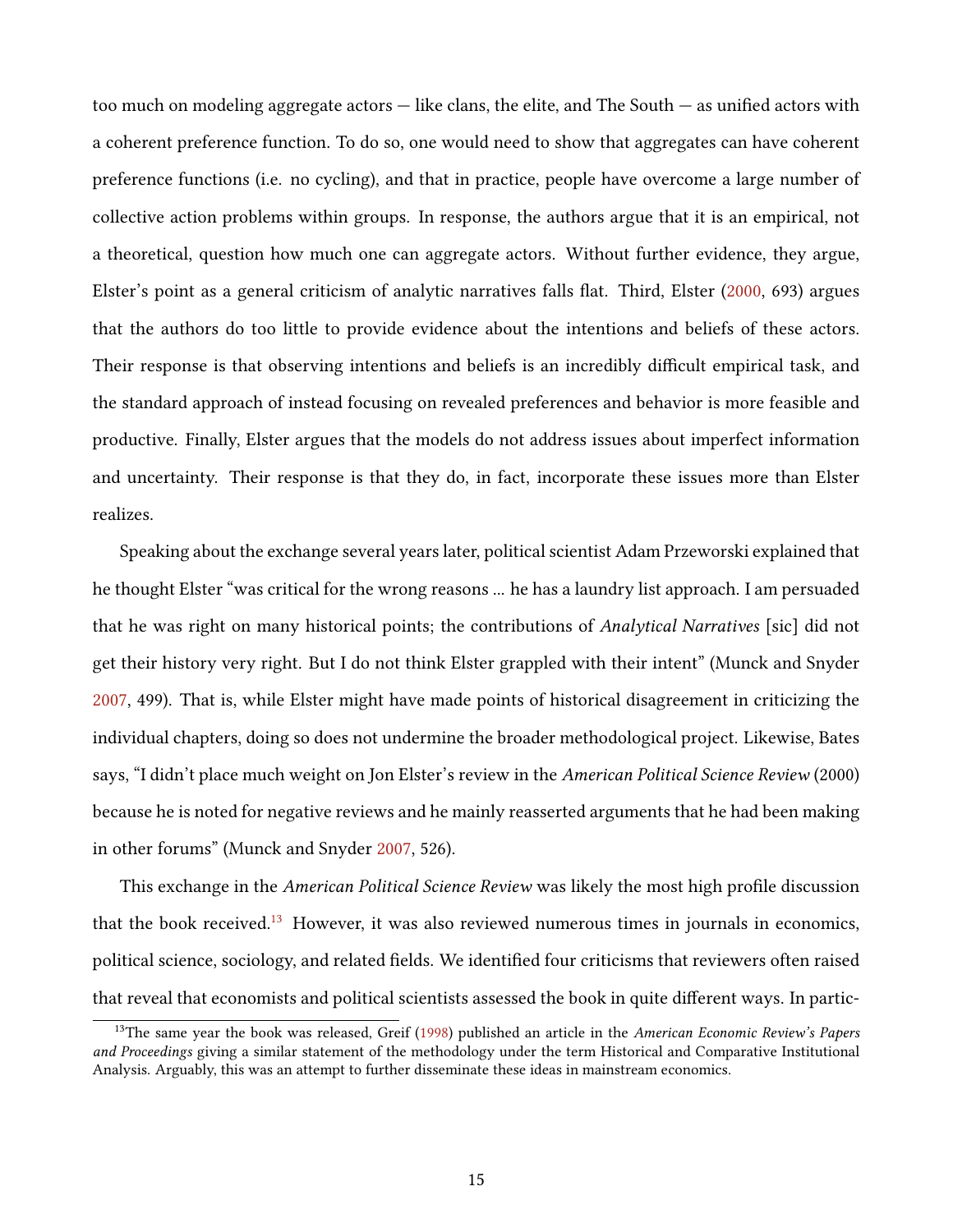ular, reviewers question the method's originality, the value of rational choice theory, the relationship between case studies and external validity, and the use of qualitative evidence in studying institutions.

### 4.2 Claim to Originality

One common criticism of Analytic Narratives is that the methodological argument was not as original as the authors suggest. For example, sociologist and political scientist Theda Skocpol opens her review of Analytic Narratives writing, "Five Smart People in Search of a Mission would be an ideal title for this provocative collection," arguing that "on the methodological grounds, there is actually little here that is new" (Skocpol [2000,](#page-31-1) 669-670) Economist Gordon Tullock's review says that combining history and formal theory is "not revolutionary, but still worth doing" (Tullock [2000\)](#page-31-8). Political scientist Adam Przeworski explains, "I see Analytical Narratives [sic] as less path-breaking than its authors do" (Munck and Snyder [2007,](#page-29-0) 499). Ekelund and Tollison argue that analytic narratives as a new method "is either illusory or simply old wine in new bottles...These essays, while offering some interesting material, are not 'as advertised'. They do not advance a new methodology" (Ekelund and Tollison [2003\)](#page-27-9). They end their review by, again, challenging the margin of originality, asking, "Could it be that political scientists are at last adopting the methods of economics and are trying to claim them as their own?"

However, there is reason to question the strength of these conclusions. First, many of the contemporary reviews praised the book for its originality. Sociologist Marc Schneiberg writes, "Grounded in game theory, their approach represents a distinctive contribution to the analysis of institutions" that bears "impressive fruit" (Schneiberg [2000,](#page-31-9) 857). Economist Robert A. Margo writes that it is "pioneering" (Margo [1999,](#page-29-9) 195). Economist Peter Boettke writes, "With this book, scholars in [Constitutional Political Economy] have been given a handbook for applied political economy and the empirical examination of the reason of the rules" (Boettke [2000\)](#page-26-6). Political scientist Andrew Bennett writes, "the use of case studies to test and modify formal models is in its infancy and should not be abandoned prematurely. This methodological innovation is the book's main contribution, and it deserves to be emulated" (Bennett [2001,](#page-25-9) 978).

A second reason to doubt the originality criticism is to look at what methods leading journals were actually publishing. In political science, essentially no papers in top journals were published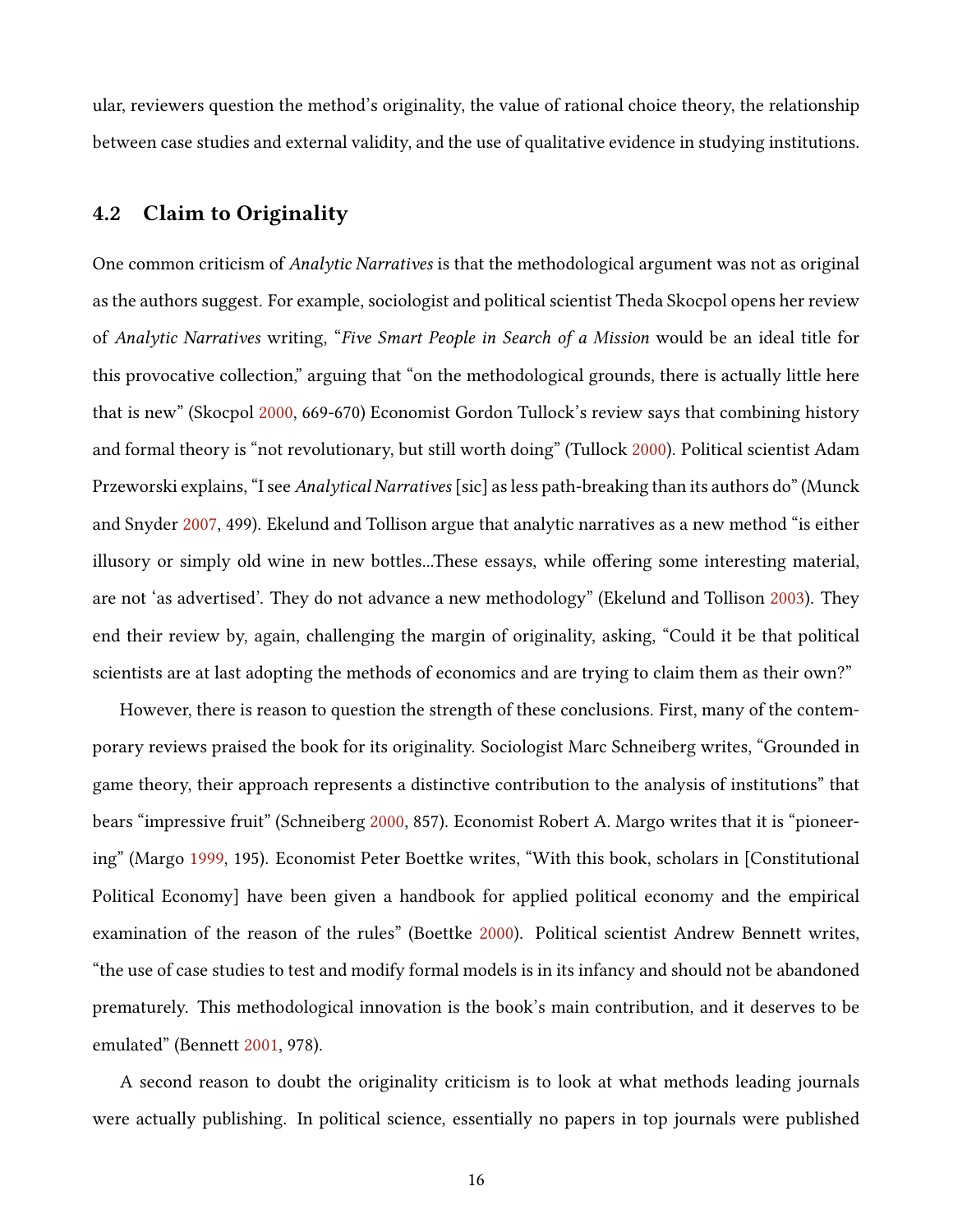that contained anything like analytic narratives. Pion-Berlin and Cleary [\(2005\)](#page-30-9) look at all papers published in the American Political Science Review — the premier political science journal — between 1991 and 2000 and classified each article by method: statistical, mathematical or formal modeling, political theory, and qualitative. During that time, 74 percent of the articles published used statistics or mathematical modeling. The APSR only published 5 articles — fewer than 1 percent — based primarily on qualitative evidence over the span of ten years (Pion-Berlin and Cleary [2005,](#page-30-9) 307). In other words, the leading journal published qualitative evidence extremely rarely. Even if all five of these articles were analytic narratives, that would still be a substantial methodological outlier.

Refining their classification scheme to better identify mixed-method approaches, Pion-Berlin and Cleary [\(2005,](#page-30-9) 307) find that, of those articles based on "mathematical modeling," only 5 of those papers included some qualitative evidence, though often only a few paragraphs rather than a genuine, intensive case study (Pion-Berlin and Cleary  $2005$ , 309). In 2010, Kasza  $(2010)$  used the same classification scheme for the 39 articles published in the American Political Science Review and the American Journal of Political Science between May 2009 and April 2010 (Kasza [2010,](#page-28-13) 733). Eighty percent of the articles published by APSR, and 94 percent in the AJPS, used quantitative analysis or formal modeling. There were no qualitative empirical papers published in either journal during that time. There is little to no evidence to suggest that analytic narratives are or were a mainstream or common approach in the leading political science journals.

In economics, the return of institutional analysis meant that something like analytic narratives was somewhat more common in economics journals. In their review, Ekelund and Tollison [\(2003,](#page-27-9) 493), report that "'narratives' using this 'method' appear regularly in economic journals (the *Journal* of Law and Economics, Journal of Economic Behavior and Organization, Public Choice, and many others come to mind)" (Ekelund and Tollison [2003\)](#page-27-9). Notably, these are journals that have tended to publish work in the rational choice institutionalist tradition (Hall and Taylor [1996\)](#page-28-3). The *Journal of Law &* Economics was, of course, edited by Ronald Coase for nearly twenty years, and Public Choice has always had a strong focus on institutions. Given that qualitative evidence is often especially useful for the study of institutions, this is perhaps not surprising. Nevertheless, in the leading economics journals, it is extremely rare to see published empirical work based primarily or entirely on qualitative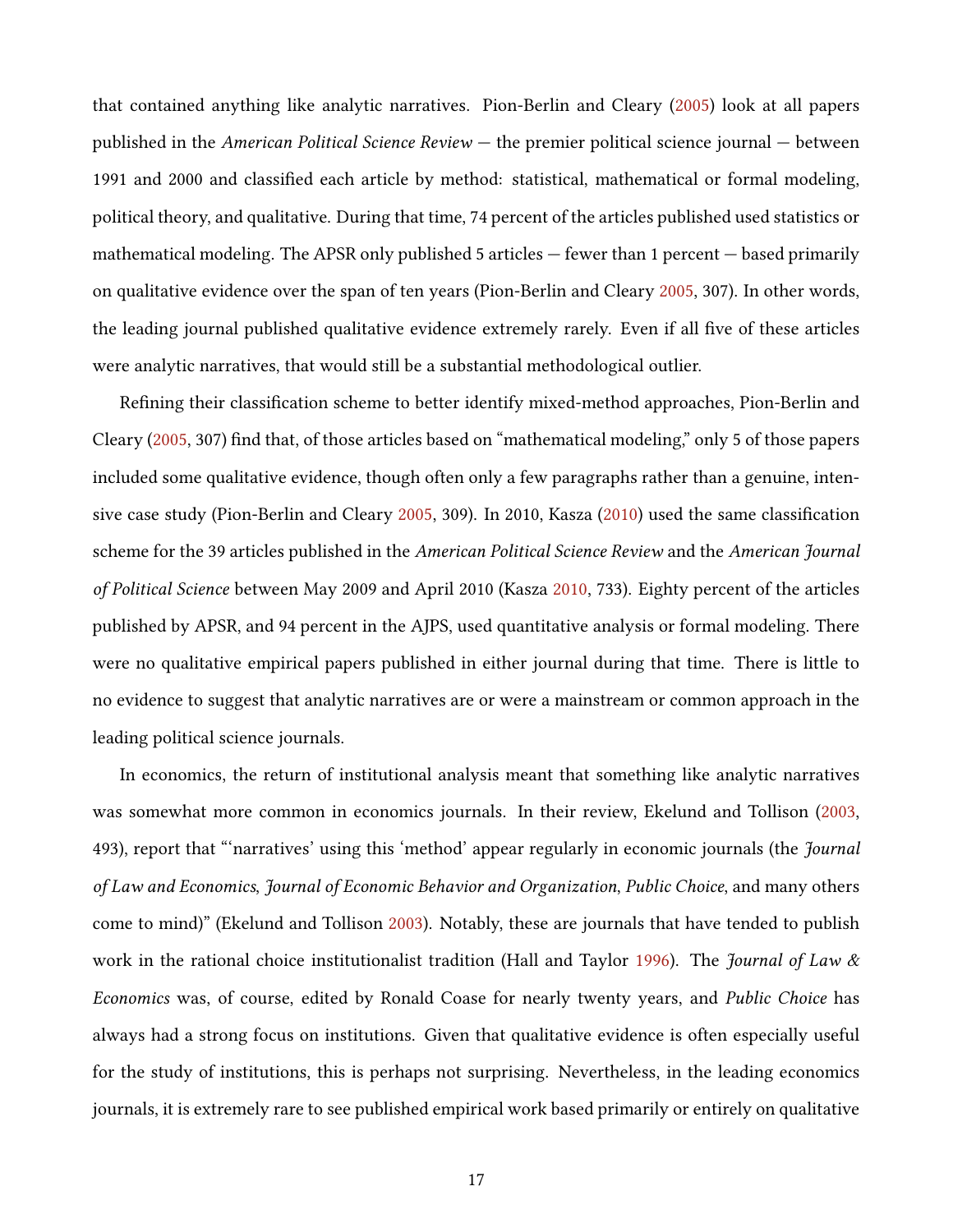evidence.<sup>[14](#page-17-0)</sup> Likewise, graduate programs in economics do not offer courses on qualitative research methods, instead focusing overwhelmingly on econometrics (Colander [2008,](#page-26-7) 7). Causal inference approaches now dominate the empirical work in economics (Angrist and Pischke [2010\)](#page-25-10).

In sum, it is true that the combination of narrative evidence and models was not an entirely new idea. However, at the time of publication, the method had little presence in leading journals in economics and political science. Moreover, Analytic Narratives sets out much more clearly than previous examples a methodological statement for the justifications and ways of using the method, specifically with respect to rational choice theory and the political economy of institutions. While analytic narratives might be more common in economics journals, graduate training in economics does not focus on teaching the analytic narrative method. In each of these ways, the book was carving out new intellectual territory.

#### 4.3 The Value of Rational Choice Theory

A second related critique of analytic narratives was directed at the use of rational choice theory in particular, and to positivism more generally. Analytic Narratives offered a new methodological defense of rational choice theory at a time when it was under fire within political science. At the same time, most economists who reviewed the book did not seem to understand the contentious place of rational choice in political science.

The book was published around the time of two Perestroika movements that worked at cross purposes: one to increase interest in analytic narratives, the other to attack them. The first Perestroika was the reform efforts to unwind central economic planning in the Soviet Union and its subsequent collapse (Boettke [1993\)](#page-25-3). World events presented social scientists with major, often catastrophic changes, to nations that cried out for analysis and explanation, with a special focus on the relationship between institutions and outcomes (Sanders [2006,](#page-30-1) 40-41). The second, and lesser known, Perestroika was a reform effort within the political science discipline. This loose-knit intellectual movement made revolutionary calls for re-evaluating the use of rational choice theory and positivist approaches within the profession. It began in 2000, when an anonymous email authored by "Mr. Perestroika" was sent

<span id="page-17-0"></span> $14$ Leeson [\(2007a\)](#page-28-7) is an important exception found in the *Journal of Political Economy*.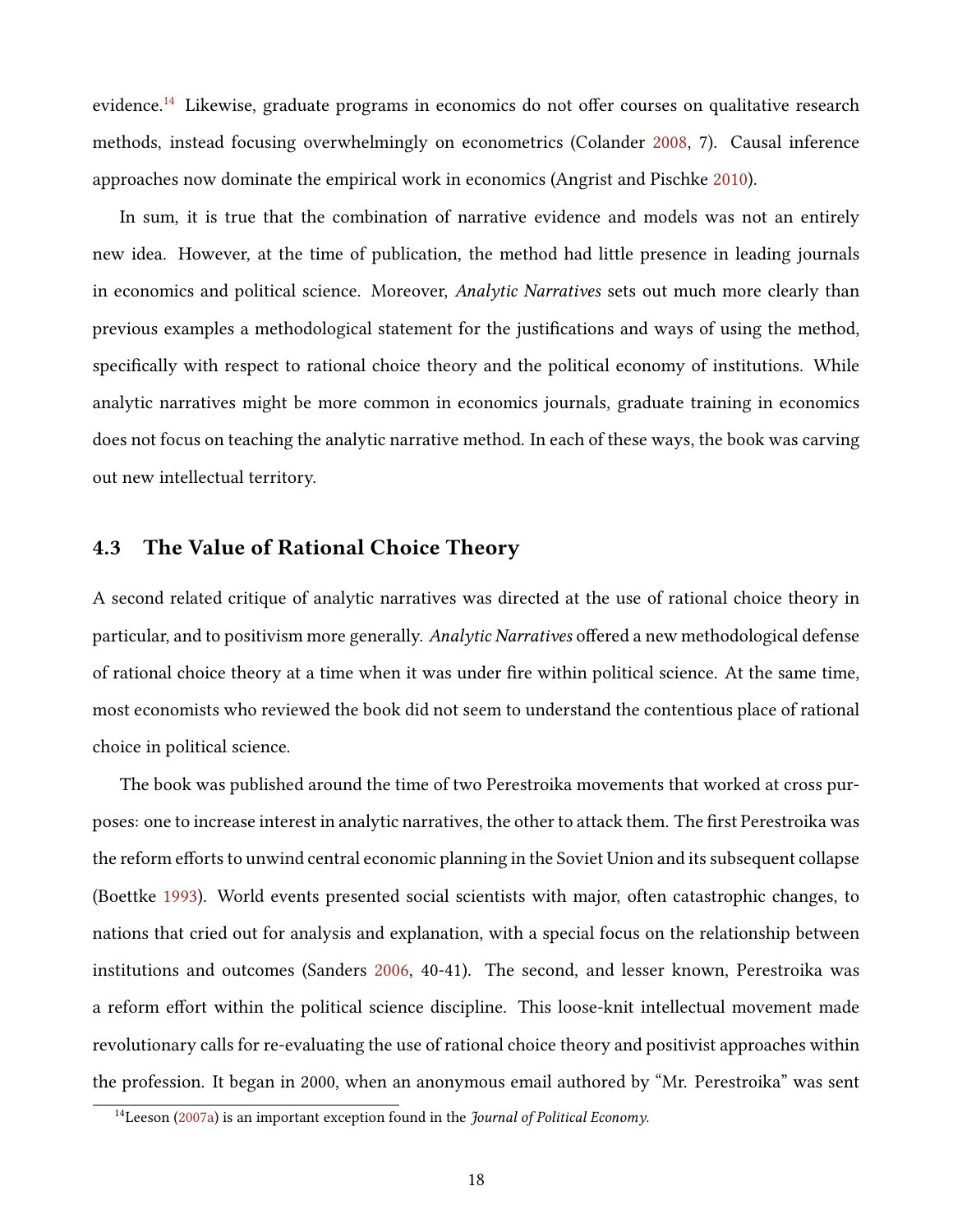to ten members of the American Political Science Association who were encouraged to forward it to other colleagues. It was, among other things, a broadside attack against rational choice theory and the dominance of positivism in the political science profession. This ignited a revolution among intepretivist scholars and others who felt they were being sidelined in the discipline. It likewise called out the American Political Science Association and the American Political Science Review as irrelevant venues for generating knowledge.

Part of the complaint identifies elitism, nepotism, gender bias, and careerism, but many of the complaints are levied directly at positivist methods and the encroachment of economists. For example, Mr. Perestroika refers to "a few men who make poor game-theorists and who cannot for the life-of-me compete with a third grade Economics graduate student" (Monroe [2005,](#page-29-11) 10). He later asks "Why are FAILED Africanists and Economists allowed to dominate a discipline" (Monroe [2005,](#page-29-11) 10). Finally, "If these psuedo-economists know their math so well, let them present at the University of Chicago's Economics Workshop. I assure you every single political science article will be trashed and thrown into the dustbin. Then why are these people allowed to throw their weight around based on undergrad math and stats—an Econ 101. We are in the business of Political Science and not failed Economics" (Monroe [2005,](#page-29-11) 10-11). According to political scientist Kristen Renwick Monroe, the movement spread like "wildfire" (Monroe [2005,](#page-29-11) I). As one indication of how influential the movement was, and the many ways that the discipline reacted and changed in response to it, Monroe's edited volume on the Perestroika movement relies on 39 chapters and nearly 600 pages to document its widespread effect.

The debate in political science over rational choice theory had also been heating up in the years prior. In Skocpol's review, she reports that, "in comparative politics, this is the Era of Manifestos, as clashing camps of scholars maneuver for students, positions, resources, and academic prestige" (Skocpol [2000,](#page-31-1) 670). As a part of this, in 1994, Donald Green and Ian Shapiro published Pathologies of Rational Choice Theory: A Critique of Applications in Political Science, where they argue against the idea that we can ever develop a single, universal model of politics (Green and Shapiro [1994\)](#page-27-10). Green and Shapiro likewise condemned rational choice approaches for being "theory driven" rather than "problem driven" (Green and Shapiro [1994,](#page-27-10) 6). In her review of *Analytic Narratives*, Skocpol argues that Bates et al. [\(1998\)](#page-25-1) do too little to show that their rational choice accounts outperform competing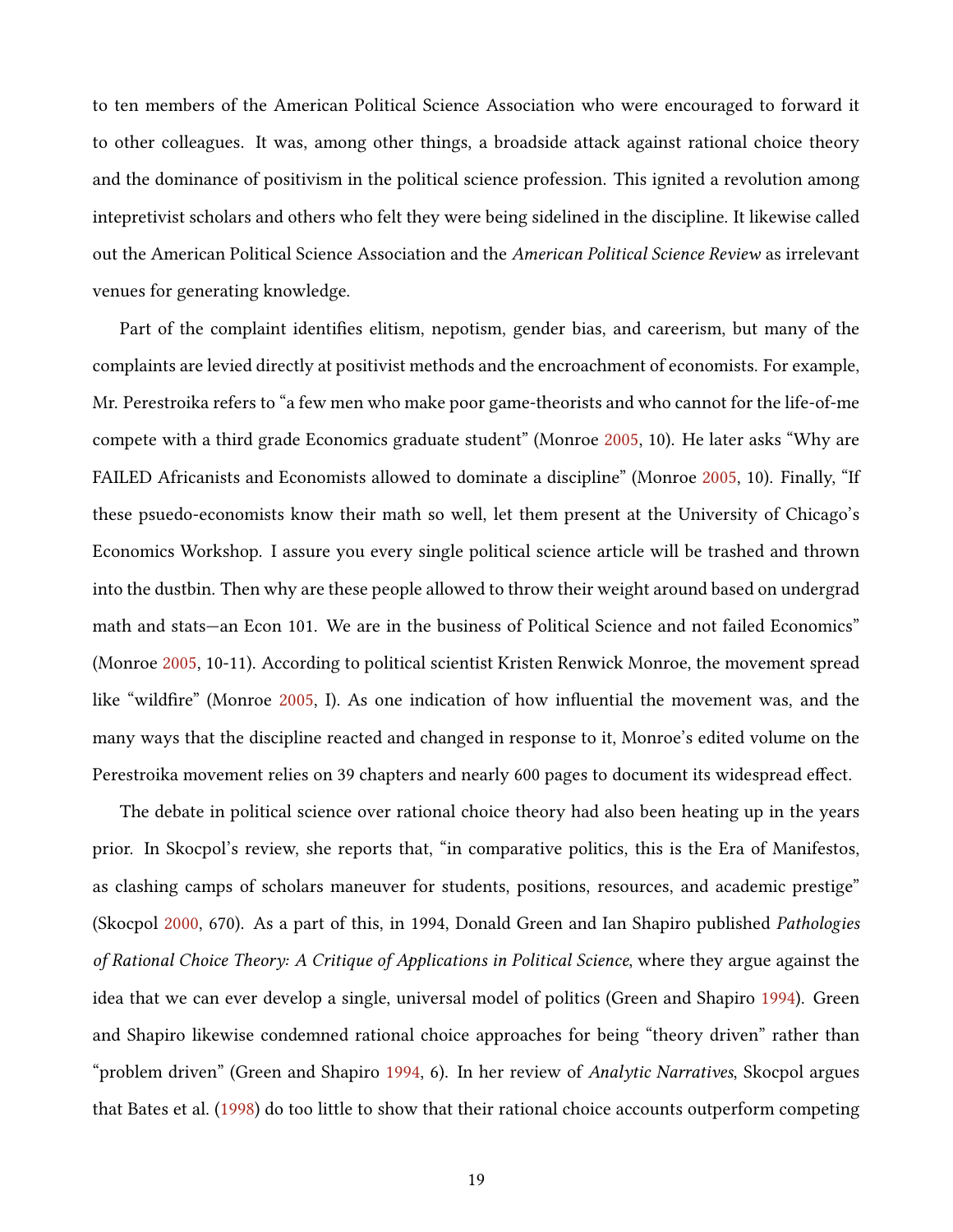explanations. She challenges the value of rational choice theory as a "general theory" (Skocpol [2000,](#page-31-1) 675). She writes, "today's rational choicers...believe in One True and Unified Theory and cling to a model of explanation that stresses that application of general theorems to specific instances, one at a time" (Skocpol [2000,](#page-31-1) 675).

However, this seems to be inconsistent with the framing of the use of rational choice within the book. In the introduction, the authors explain that political scientist William H. Riker did indeed seek to develop a "universal approach to the social science capable of yielding general laws" (Bates et al. [1998,](#page-25-1) 11). But, that is not their goal. Instead, they "are motivated by a desire to account for particular events or outcomes. They are devoted to the explanation of cases, not to the elaboration of theory" (Bates et al. [1998,](#page-25-1) 11). Each chapter is driven by the desire to solve real-world problems and puzzles and are not driven by theory. The authors explicitly deny the Riker vision of universal theory, writing "the chapters themselves seek no universal laws of human behavior" (Bates et al. [1998,](#page-25-1) 11). The book aims to advance the claim that the rational choice framework more generally can be applied in a wide range of situations, but the particular model of interaction must be context-dependent. They advocate the use of narrative and iterative model design precisely because no "One True and Unified" theorem of institutions exists. Defending rational choice theory might not seem controversial or original to the economists who reviewed the book, but Analytic Narratives was very much return fire in a heated disciplinary debate over methods.

#### 4.4 The Question of External Validity

A third critique of analytic narratives points out that case studies tend to be weak in terms of external validity.<sup>[15](#page-19-0)</sup> Economists Ekelund and Tollison [\(2003\)](#page-27-9), for example, argue that many of the cases studies in the book are "incapable of generalization." This is related to claims that analytic narratives are dangerously close to an exercise in curve tting (Dessler [2000,](#page-26-8) 179 and Munck and Snyder [2007,](#page-29-0) 631). As with the diverging views about the proper use of rational choice theory in institutional analysis, here we again see an oversight of the differences between disciplines. In particular, social science methodologists distinguish between studies that are on the "effects-of-causes" and those on

<span id="page-19-0"></span><sup>&</sup>lt;sup>15</sup>On external validity, see Findley et al. [\(2020\)](#page-27-11). Clarke and Primo [\(2012,](#page-26-9) 92-99) discuss various reasons to use formal models and whether external validity should be a serious concern.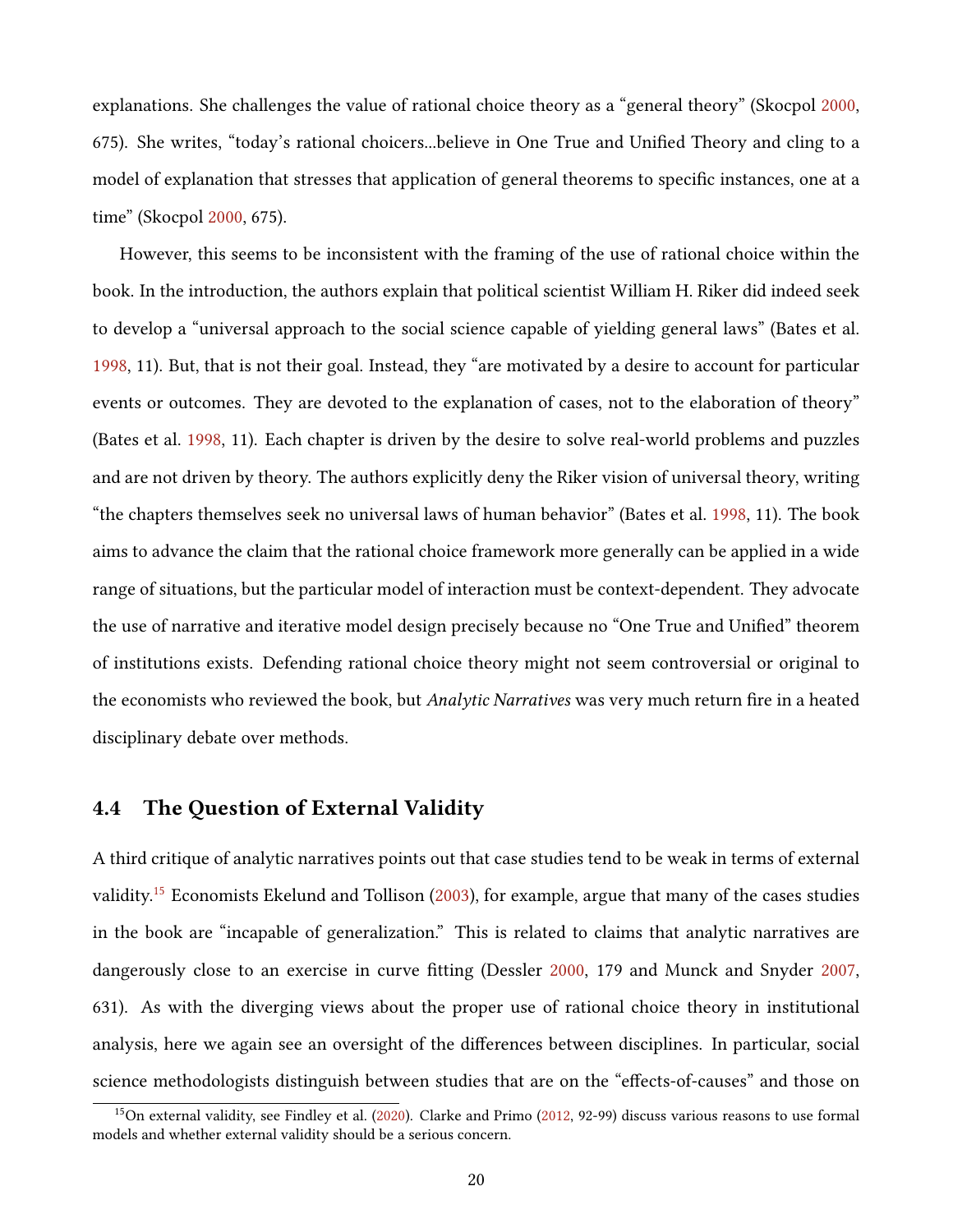the "causes-of-effects" (Mahoney and Goertz [2006,](#page-29-12) 230-232). The effects-of-causes approach focuses on finding out what the effect of some cause is across a large number of cases. For example, economists might estimate the effect of foreign aid on economic development across a large number of countries (Easterly [2003\)](#page-27-12). From this perspective, case studies in general do a poor job of explanation because they have relatively little to say about other cases. Alternatively, in the "causes-of-effects" approach, the goal is to understand many or all of the causes of an effect in a particular case. This approach is more focused on maximizing within-case explanatory power. As case studies, analytic narratives fall into this latter category.

As Gerring [\(2017\)](#page-27-0) notes, cases studies are generally weak on the question of external validity. To dismiss analytic narratives for this reason would require us to dismiss case studies more generally, something that many social scientists would not be willing to do. Nevertheless, it is worth noting the different ways that scholars have thought about analytic narratives and external validity. As noted above, Bates argues that the model itself might be found to generalize to other cases (Munck and Snyder [2007,](#page-29-0) 526). For example, the tragedy of the commons model has large explanatory power in a wide range of scenarios across time and place (Ostrom [1990\)](#page-30-7). Margaret Levi argues that analytic narratives can explain particular cases very well and that alone is an important endeavor (Levi [2004,](#page-29-1) 203). Avner Greif's historical work, for example, offers an explanation for the rise of the modern economy, and given the magnitude and importance of understanding that historical process, it is inherently a worthy topic of investigation (Greif [2006,](#page-28-0) Chapter 11). Nomothetic approaches are not the ideal or goal. Levi has also argued that analytic narratives are a test of the rational choice framework more broadly. Each successful case study provides evidence on whether rational choice is successful as "a general theory of how structures shape individual choices and consequentially collective outcomes" (Levi [2004,](#page-29-1) 218). The external validity is thus found in the usefulness of the tools of rational choice social science more generally.

Ultimately, the degree to which we can generalize theory or empirical findings from one case to another is an empirical question. Greif [\(2006\)](#page-28-0) argues,

Emphasizing the context-specificity of institutions and their historical contingency does not imply aborting the social-scientific tradition of seeking generalizations. In fact, the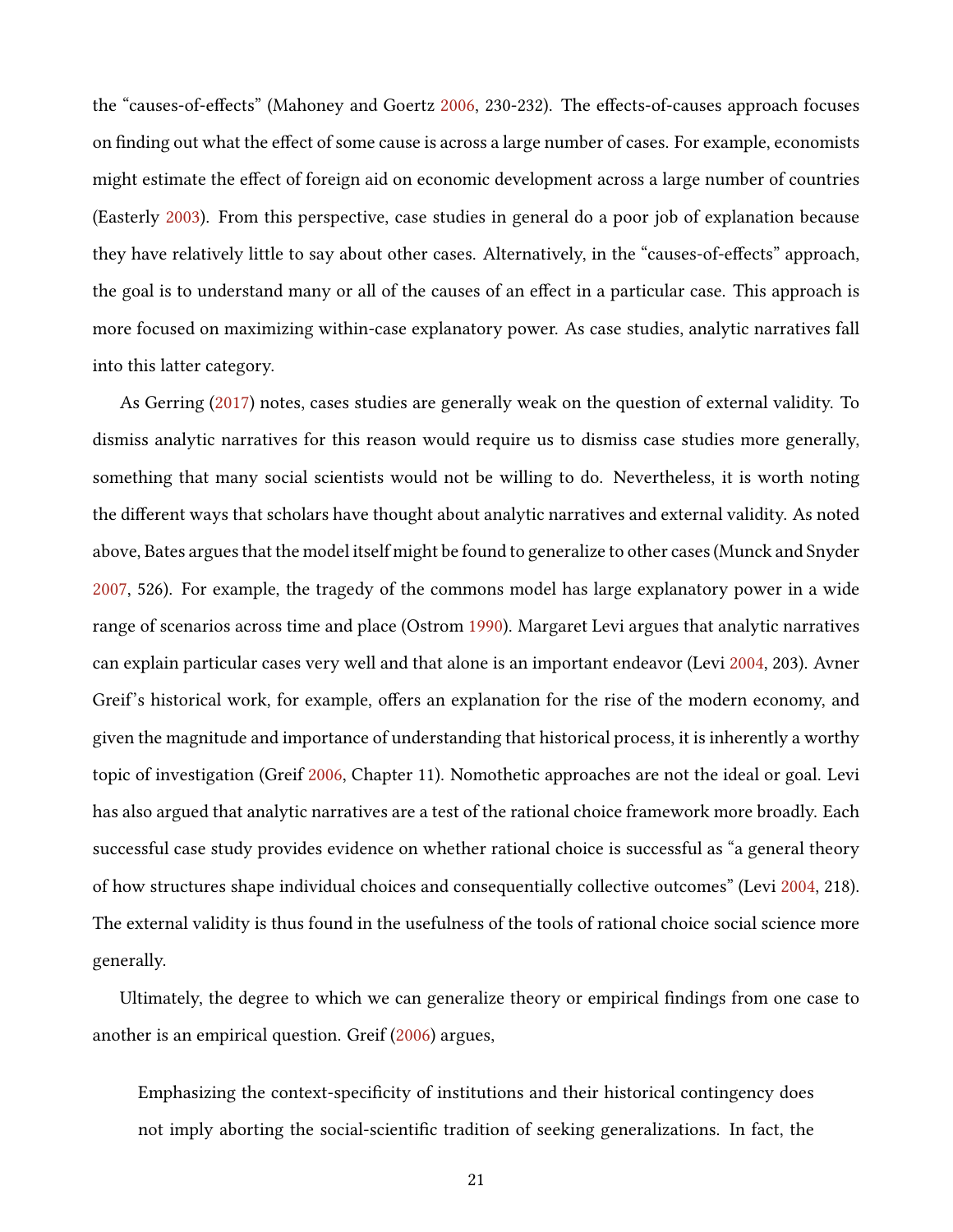accumulation of comparative and historical institutional analyses has the promise of fostering our understanding of which institutions matter and why, which are conducive to generating welfare-enhancing outcomes, and which are more likely to adapt efficiently to changing needs. The reasons for and processes through which societies and economies develop along particular institutional trajectories and to what effect will be better understood.

No single analytic narrative can lead us to say that similar mechanisms or institutions are generally important or will emerge, but the accumulated findings of a series of analytic narratives can provide insights about broader patterns on institutions, institutional change, and economic, political, and social performance.

### 4.5 Qualitative Evidence and Institutional Analysis

A final oversight that seems to emerge in the varied responses to Analytic Narratives is about the unique role of qualitative evidence in the study of institutions. When Bates et al. [\(1998\)](#page-25-1) make causal claims based on analytic narratives, it is not done so on the basis of statistical identification with "thin" quantitative data, but from deep engagement with rich qualitative evidence, while guided by the insights of a model. This approach offers several advantages. Qualitative evidence can sometimes provide a far richer understanding of social and political processes than quantitative evidence alone (Skarbek [2020b\)](#page-31-10). Moreover, narrative evidence is often effective at identifying causal *mechanisms* rather than simply causal effects, which is often at the heart of institutional analysis (Poteete et al. [2010,](#page-30-10) 35). Identifying mechanisms is important because there might be many possible causal pathways that connect two variables (a problem known as "equi-finality") and identifying mechanisms can often tell us why something happened rather than just what happened (Gerring  $2017$ , 216). Both qualitative evidence and formal models can help identify mechanisms and therefore provide causal explanations (Gailmard [2021\)](#page-27-13). While economists tend to be skeptical that there are rigorous ways to analyze qualitative evidence, there is a large literature on how to deploy qualitative research methods in a rigorous way to make descriptive and causal inferences (for example, King et al. [1994;](#page-28-5) Bennett and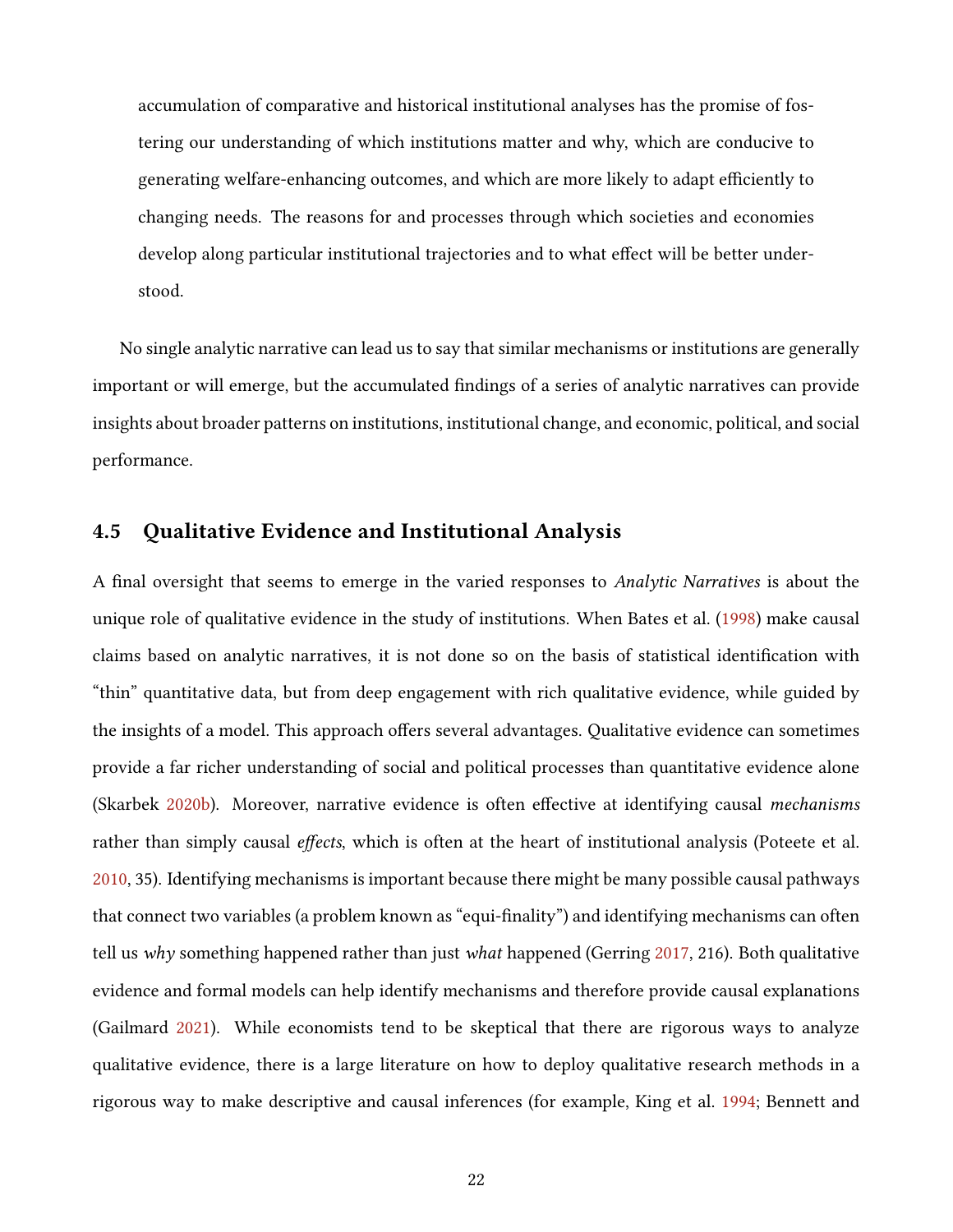Checkel [2015;](#page-25-2) Seawright [2016;](#page-31-11) Gerring [2017\)](#page-27-0). Taken together, Bates et al. [\(1998\)](#page-25-1) is a spirited defense of the usefulness of qualitative evidence in general.

However, the analytic narrative project also demonstrates a slightly different point. Not only can narrative evidence provide evidentiary value, but that it is also often especially well-suited to the study of institutions. Consider how different research approaches use different combinations of types of concepts, theories, and evidence. In terms of evidence, we can distinguish between quantitative and qualitative. Likewise, we can distinguish between "thin" and "thick" theories. Thin theories are relatively parsimonious and have clear comparative static predictions. Thick theories, often found in sociology and anthropology, tend to lack parsimony and clear predictions (Boettke [2000,](#page-26-6) 378). Finally, the concepts used vary in the degree to which they are simple or more multi-dimensional (Coppedge [1999,](#page-26-10) 468-471). For example, concepts like "employment" and "wage" are relatively straightforward to measure and count compared to multi-dimensional concepts while still capturing the essence of what we are interested in. By contrast, a concept like "institutions" can vary in many ways. This includes ranging from legal to extralegal, formal to informal, centralized to decentralized, flexible to rigid, permanent to temporary, and fragile to robust to antifragile (Ostrom [2009\)](#page-30-11). Each characteristic is difficult to accurately and precisely measure. As a result, these types of concepts are more difficult (or impossible) to reduce to simple quantitative measures without losing crucial parts of their meaning.

Standard neoclassical economics tends to work with simple concepts, thin theories, and quantitative evidence. This is the domain of constrained optimization and statistical significance. For example, economists have parsimonious models about labor markets and minimum wages. "Employment" and "wage" are both simple concepts, and they are captured well by quantitative evidence. Likewise, time-honored works in anthropology and sociology often rely on multi-dimensional concepts, thick theories, and qualitative evidence (Geertz [1973\)](#page-27-3). This is the domain of social forces and culture examined in case studies and ethnography. Such scholars often provide a rich description of cultural practices at a particular time and place to understand its meaning. As such this combination of concepts, theory, and evidence seems to work well too.

But not all combinations of concepts, evidence, and theory work as well. For instance, much contemporary work in criminology combines multi-faceted concepts, thick theories, and quantita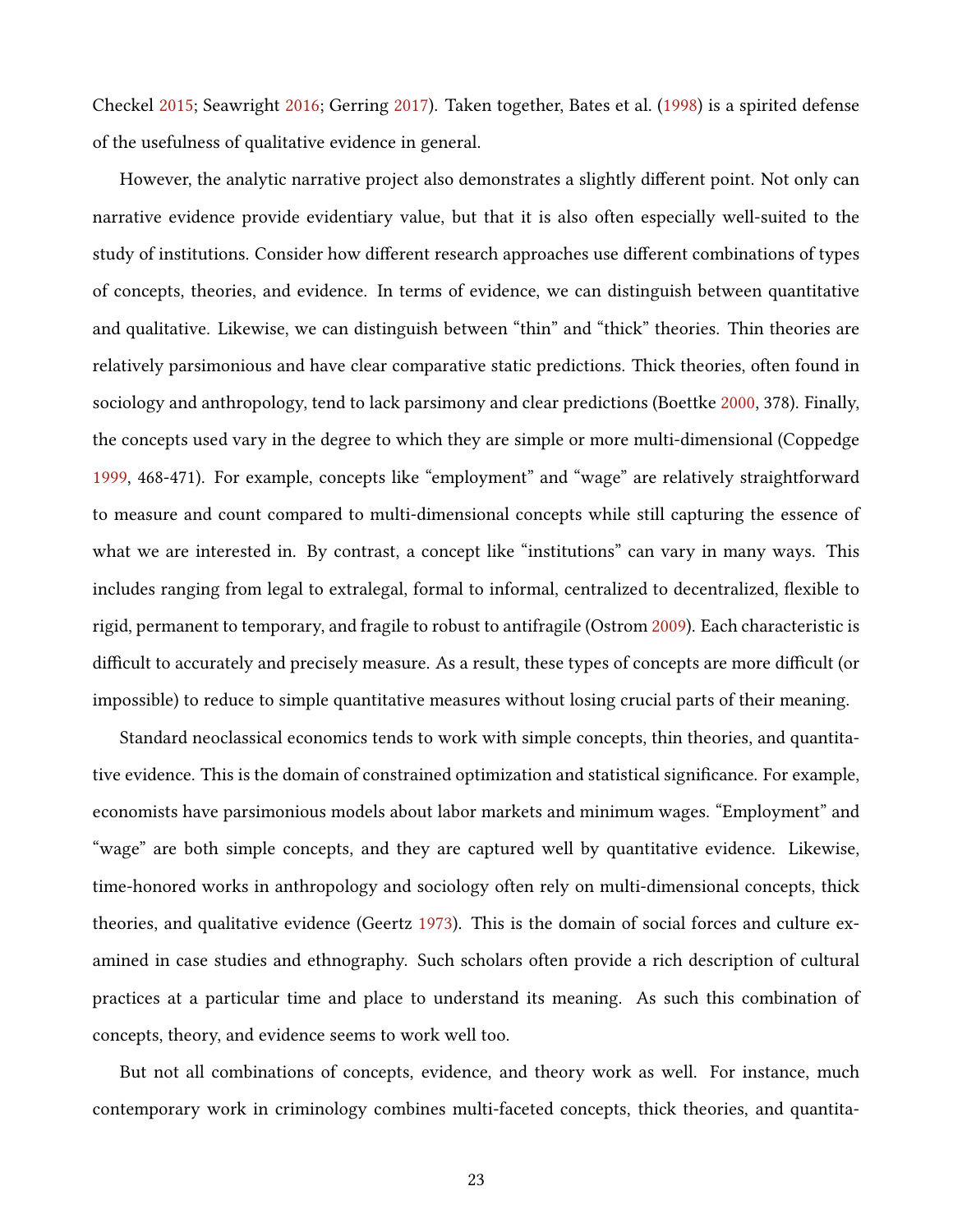tive evidence (see, for example, Pyrooz and Decker [2019\)](#page-30-12). Examples of multi-faceted concepts in criminology include "culture," "norms," and "deviance." These concepts seem too multi-dimensional to reduce to simple quantitative measures without losing important parts of their meaning. Many criminology theories likewise tend to be thick with vague or under-determined comparative static predictions. Criminologist Gerben Bruinsma, in his 2016 Presidential Address to the European Society of Criminology, argues critically that this has led to "a mixture of hundreds of perspectives, definitions, ideas, sketches, multiple factors, theories and single hypotheses that are partly true and partly untrue, and none are completely true or untrue" (Bruinsma [2016,](#page-26-11) 659). Sociologists and anthropologists would typically turn to qualitative evidence to describe and assess these types of concepts and theories. However, it is not clear that the quantitative evidence and statistical estimation used by many criminologists are well suited to describing these multi-dimensional concepts or for testing relatively thick theories.

Finally, analytic narratives combine multi-dimensional concepts, thin theories, and qualitative evidence in a distinctive way. As argued, "institution" is a multi-dimensional concept. As such, qualitative evidence is appropriate and useful for describing and understanding its key characteristics. Alternatively, if "institution" was a simple concept, then traditional quantitative approaches in political science and economics (such as cliometrics) might suffice for testing institutional theories. From this perspective, qualitative evidence is often superior to quantitative evidence because it more fully maps onto and describes institutions. Finally, unlike the thick theories sometimes found in sociology and anthropology, the thin theories used in analytic narratives provide clear comparative static predictions, which can then be assessed with relevant evidence. In this way, the individual chapters in Bates et al. [\(1998\)](#page-25-1), taken together, provide evidence that analytic narratives are a distinctive and useful approach to studying institutions.

# 5 Conclusion

Analytic narratives provide a unique method for institutional analysis. By focusing on Bates et al. [\(1998\)](#page-25-1), this paper examines the origin and reception of combining narrative evidence and rational choice theory. Practitioners argue that qualitative evidence can often better describe multifaceted and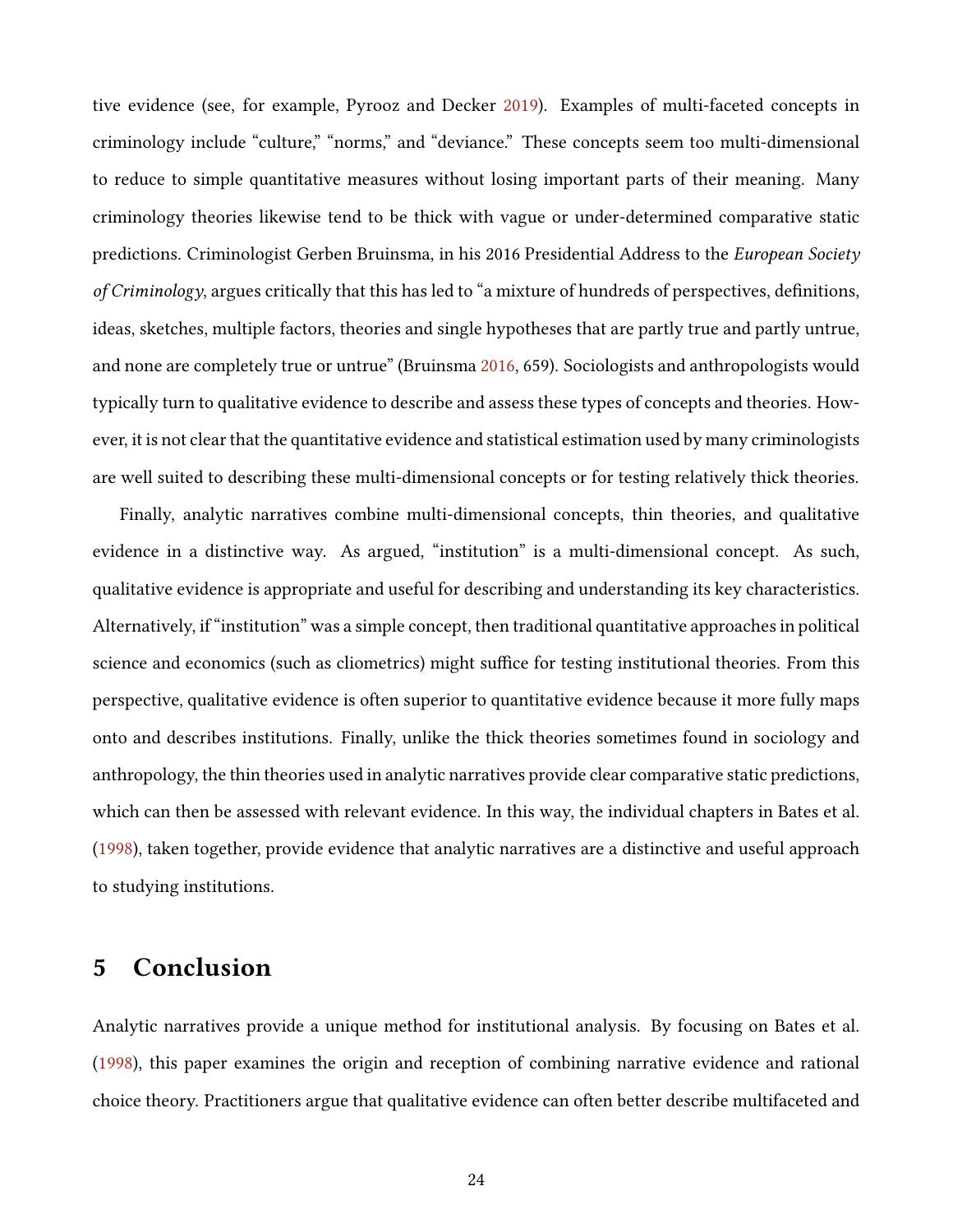multidimensional concepts, such as institutions. The parsimony and comparative static predictions of rational choice institutionalism generate empirical implications that can be more fully tested with such rich evidence. The use of this approach emerged during a time when institutions and economic history were returning to a prominent focus of research in both economics and political science. Because the topics themselves were of concern to both disciplines, the analytic narrative provided a method to allow cross-disciplinary conversations.

However, Bates et al. [\(1998\)](#page-25-1) was published during a period of heated debate in political science about the value of rational choice approaches. It sought to bring warring sides closer together by arguing in favor of narrative evidence and case studies. It created space for more methodological pluralism in the political science profession. Nevertheless, it likewise revealed the difficulty of advancing new interdisciplinary methods. Reviewers from different fields did not always appreciate the novelty and insights of this new method. Also, at the same time that Bates et al. [\(1998\)](#page-25-1) were offering analytic narratives as a way to understand institutions, another approach was emerging. The "credibility revoluiton" in applied economics was discovering new ways to identify causal relationships using exogenous shocks and as-if randomization (Angrist and Pischke [2010;](#page-25-10) Dunning [2012\)](#page-26-12). Political scientists were already quite comfortable with statistical analysis, so adopting these new techniques was low cost and appealing. It did not require that formal theorists learn to work in archives, or that qualitative researchers learn formal modeling.

However, there are opportunity costs to the methods that we use, especially when methods drive the research questions we ask. Focusing on causal inference approaches strictly limits the scope of historical and institutional questions we can ask. Even when causal inference approaches are used in the study of institutions, they can tend to "flatten" institutions. Often, for example, research measures the effect of institutions, rather than the institutions themselves (for example, Acemoglu et al. [2001\)](#page-25-11). While these types of studies clearly generate important insights about institutions, the method simultaneously limits the questions we ask and the ways we learn. A complementary return to rigorous engagement with narrative evidence in analytic narratives offers the opportunity for a richer and more complete understanding of the political economy of institutions.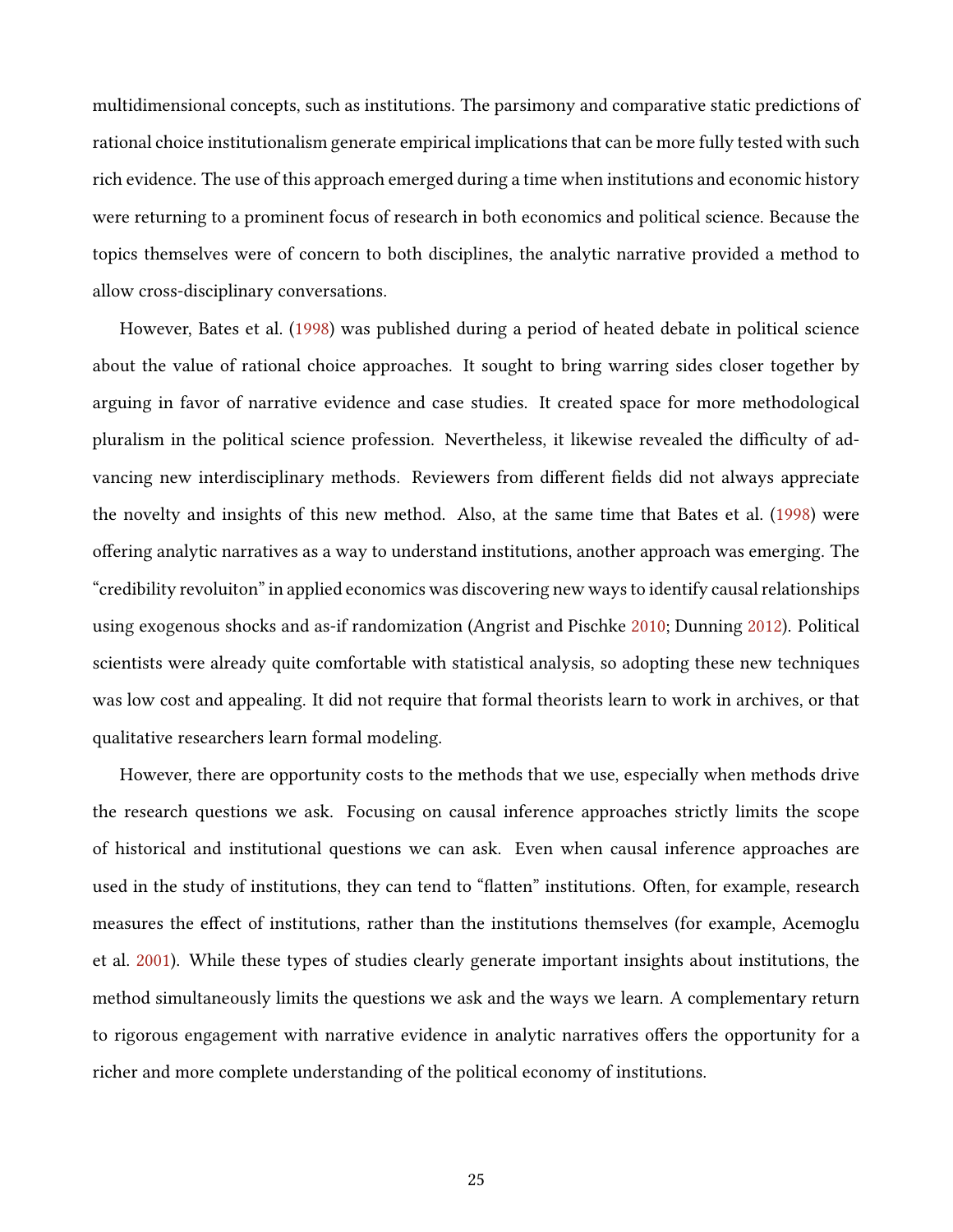# References

- <span id="page-25-11"></span>Acemoglu, D., Johnson, S., and Robinson, J. A. (2001). The colonial origins of comparative development: An empirical investigation. American economic review, 91(5):1369–1401.
- <span id="page-25-7"></span>Alacevich, M. (2017). Theory and practice in development economics. *History of Political Economy*, 49(Supplement):264–291.
- <span id="page-25-0"></span>Alexandrova, A. (2009). When analytic narratives explain. *Journal of the Philosophy of History*, 3(1):1– 24.
- <span id="page-25-10"></span>Angrist, J. D. and Pischke, J.-S. (2010). The credibility revolution in empirical economics: How better research design is taking the con out of econometrics. Journal of economic perspectives, 24(2):3–30.
- <span id="page-25-5"></span>Arrow, K. J. and Debreu, G. (1954). Existence of an equilibrium for a competitive economy. Econometrica, 22:265–290.
- <span id="page-25-1"></span>Bates, R. H., Greif, A., Levi, M., Rosenthal, J.-L., and Weingast, B. R. (1998). Analytic narratives. Princeton University Press.
- <span id="page-25-8"></span>Bates, R. H., Greif, A., Levi, M., Rosenthal, J.-L., and Weingast, B. R. (2000). The analytic narrative project-analytic narratives. by robert h. bates, avner greif, margaret levi, jean-laurent rosenthal, and barry weingast. princeton, nj: Princeton university press, 1998. 296p. 22.95 paper. American Political Science Review, 94(3):696–702.

<span id="page-25-9"></span>Bennett, A. (2001). Review: Analytic narrative. Journal of Politics, 63(3):978–980.

- <span id="page-25-2"></span>Bennett, A. and Checkel, J. T. (2015). Process tracing. Cambridge University Press.
- <span id="page-25-6"></span>Blaug, M. (2003). The formalist revolution of the 1950s. *Journal of the History of Economic Thought*,  $25(2):145-156.$
- <span id="page-25-3"></span>Boettke, P. J. (1993). Why perestroika failed. Routledge.
- <span id="page-25-4"></span>Boettke, P. J. (1997). Where did economics go wrong? modern economics as a flight from reality. Critical Review, 11(1):11–64.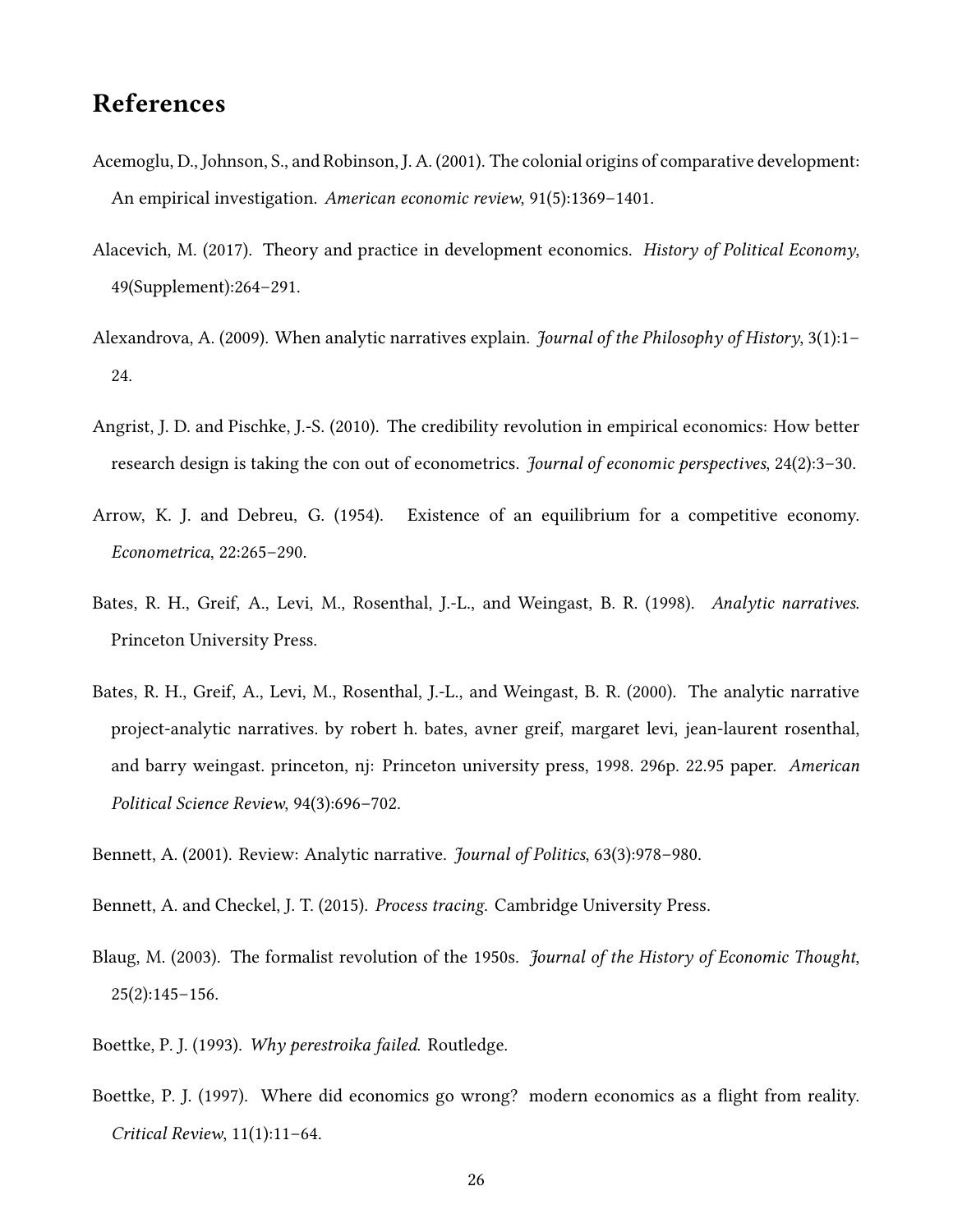- <span id="page-26-6"></span>Boettke, P. J. (2000). Review: Bates, robert h and greif, avner and levi, margaret and rosenthal, jean-laurent and weingast, barry r (1998) analytic narratives. princeton: Princeton university press. Constitutional Political Economy, 11:377–379.
- <span id="page-26-4"></span>Boulding, K. E. (1948). Samuelson's foundations: The role of mathematics in economics. Journal of Political Economy, 56(3):187–199.
- <span id="page-26-11"></span>Bruinsma, G. (2016). Proliferation of crime causation theories in an era of fragmentation: Reflections on the current state of criminological theory. European Journal of Criminology,  $13(6):659-676$ .
- <span id="page-26-1"></span>Card, D. (1990). The impact of the mariel boatlift on the miami labor market. ILR Review, 43(2):245–257.
- <span id="page-26-2"></span>Card, D. and Krueger, A. B. (1994). Minimum wages and employment: A case study of the fast-food industry in new jersey and pennsylvania. The American Economic Review, 84(4):772.
- <span id="page-26-0"></span>Carpenter, D. (2000). Commentary: What is the marginal value of "analytic narratives?". Social Science History, 24(4):653–667.
- <span id="page-26-9"></span>Clarke, K. A. and Primo, D. M. (2012). A model discipline: Political science and the logic of representations. Oxford University Press.
- <span id="page-26-7"></span>Colander, D. (2008). The making of an economist, redux. Princeton University Press.
- <span id="page-26-3"></span>Collier, D. (2011). Understanding process tracing. PS: Political Science & Politics, 44(4):823–830.
- <span id="page-26-10"></span>Coppedge, M. (1999). Thickening thin concepts and theories: combining large n and small in comparative politics. Comparative Politics, pages 465–476.
- <span id="page-26-5"></span>Davis, L. E. and North, D. C. (1971). Institutional change and American economic growth. Cambdrige University Press.
- <span id="page-26-8"></span>Dessler, D. (2000). Analytic narrative: A methodological innovation in social science? *International* Studies Review, 2(3):176–179.
- <span id="page-26-12"></span>Dunning, T. (2012). Natural experiments in the social sciences: a design-based approach. Cambridge University Press.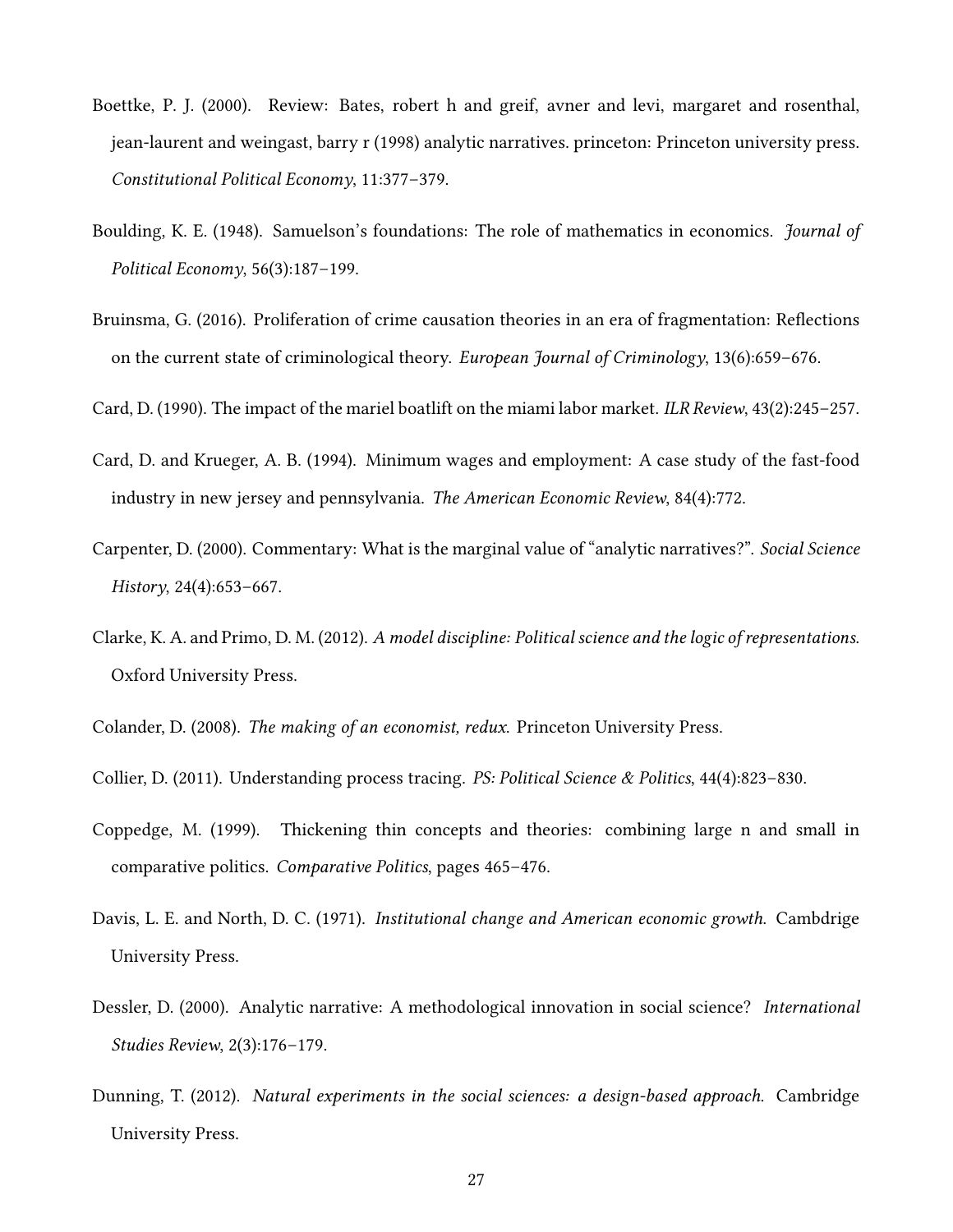<span id="page-27-12"></span>Easterly, W. (2003). Can foreign aid buy growth? *Journal of economic Perspectives*, 17(3):23-48.

- <span id="page-27-9"></span>Ekelund, R. B. and Tollison, R. D. (2003). Reviewed work(s): Analytic narratives by r. h. bates, a. greif, m. levi, j.-l. rosenthaland b. r. weingast. Public Choice, 115(3/4):490–494.
- <span id="page-27-8"></span>Elster, J. (2000). Rational choice history: A case of excessive ambition-analytic narratives. by robert h. bates, avner greif, margaret levi, jean-laurent rosenthal, and barry weingast. princeton, nj: Princeton university press, 1998. 296p. 22.95 paper. American Political Science Review, 94(3):685–695.
- <span id="page-27-4"></span>Falleti, T. G. and Mahoney, J. (2015). The comparative sequential method. Advances in comparativehistorical analysis, pages 211–239.
- <span id="page-27-11"></span>Findley, M. G., Kikuta, K., and Denly, M. (2020). External validity. Annual Review of Political Science.

<span id="page-27-2"></span>Friedman, M. (1953). The methodology of positive economics, chapter 1, pages 3–43. Chicago.

- <span id="page-27-1"></span>Friedman, M. and Schwartz, A. J. (1963). A monetary history of the United States, 1867-1960. Princeton University Press.
- <span id="page-27-13"></span>Gailmard, S. (2021). Theory, history, and political economy. *Journal of Historical Political Economy*, 1(1):69–104.
- <span id="page-27-3"></span>Geertz, C. (1973). The interpretation of cultures. Basic books.
- <span id="page-27-0"></span>Gerring, J. (2017). *Case study research: Principles and practices*. Cambridge university press.
- <span id="page-27-5"></span>Gibson, C. C., Andersson, K., Ostrom, E., and Shivakumar, S. (2005). The Samaritan's dilemma: the political economy of development aid. Oxford University Press.
- <span id="page-27-6"></span>Giocoli, N. (2003). Modeling rational agents: From interwar economics to early modern game theory. Edward Elgar Publishing.
- <span id="page-27-7"></span>Goldin, C. (1995). Cliometrics and the nobel. *Journal of economic perspectives*, 9(2):191–208.
- <span id="page-27-10"></span>Green, D. and Shapiro, I. (1994). Pathologies of rational choice theory: A critique of applications in political science. Yale University Press.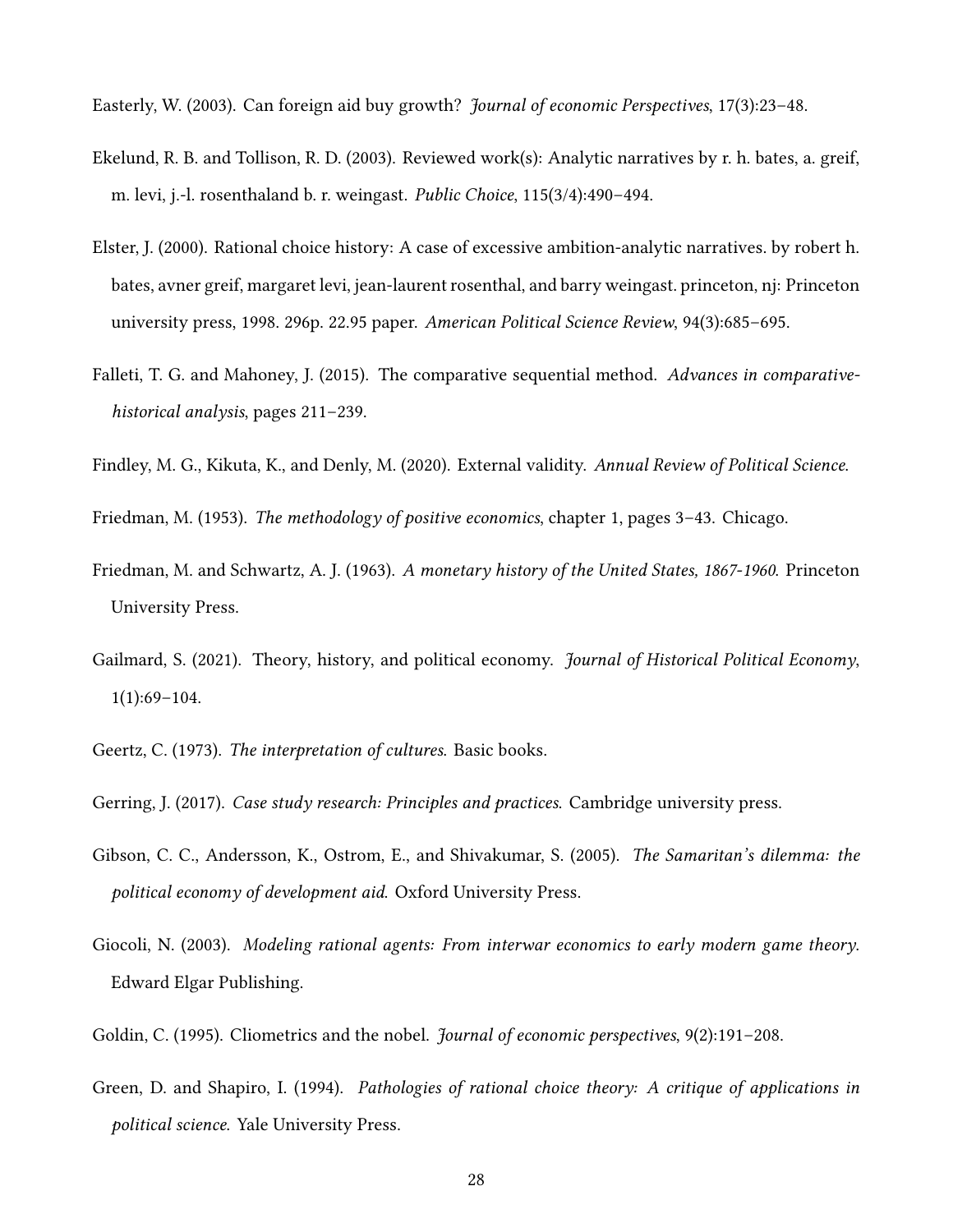- <span id="page-28-12"></span>Greif, A. (1998). Historical and comparative institutional analysis. The American Economic Review, 88(2):80–84.
- <span id="page-28-0"></span>Greif, A. (2006). Institutions and the path to the modern economy: Lessons from medieval trade. Cambridge University Press.
- <span id="page-28-6"></span>Grzymala-Busse, A. (2011). Time will tell? temporality and the analysis of causal mechanisms and processes. Comparative Political Studies, 44(9):1267–1297.
- <span id="page-28-3"></span>Hall, P. A. and Taylor, R. C. (1996). Political science and the three new institutionalisms. Political studies, 44(5):936–957.
- <span id="page-28-11"></span>Hayek, F. (1942). Scientism and the study of society. Economica, 9(35):267–291.
- <span id="page-28-2"></span>Herfeld, C. (2013). The many faces of rational choice theory. *Erasmus Journal for Philosophy and* Economics, 6(2):117–121.
- <span id="page-28-9"></span>Johnson, N. D. and Koyama, M. (2014). Tax farming and the origins of state capacity in england and france. Explorations in Economic History, 51:1–20.

<span id="page-28-13"></span>Kasza, G. J. (2010). Perestroika and the journals. *PS: Political Science & Politics*, 43(4):733–734.

<span id="page-28-5"></span>King, G., Keohane, R. O., and Verba, S. (1994). Designing social inquiry. Princeton university press.

<span id="page-28-4"></span>Kiser, E. and Welser, H. T. (2007). The microfoundations of analytic narratives. Sociologica, 1(3):1-19.

- <span id="page-28-10"></span>Koyama, M. (2010). Evading the 'taint of usury': The usury prohibition as a barrier to entry. Explorations in Economic History, 47(4):420–442.
- <span id="page-28-1"></span>Laitin, D. D. (2003). The perestroikan challenge to social science. *Politics & Society*, 31(1):163–184.
- <span id="page-28-7"></span>Leeson, P. T. (2007a). An-arrgh-chy: The law and economics of pirate organization. *Journal of political* economy, 115(6):1049–1094.

<span id="page-28-8"></span>Leeson, P. T. (2007b). Trading with bandits. The Journal of Law and Economics, 50(2):303–321.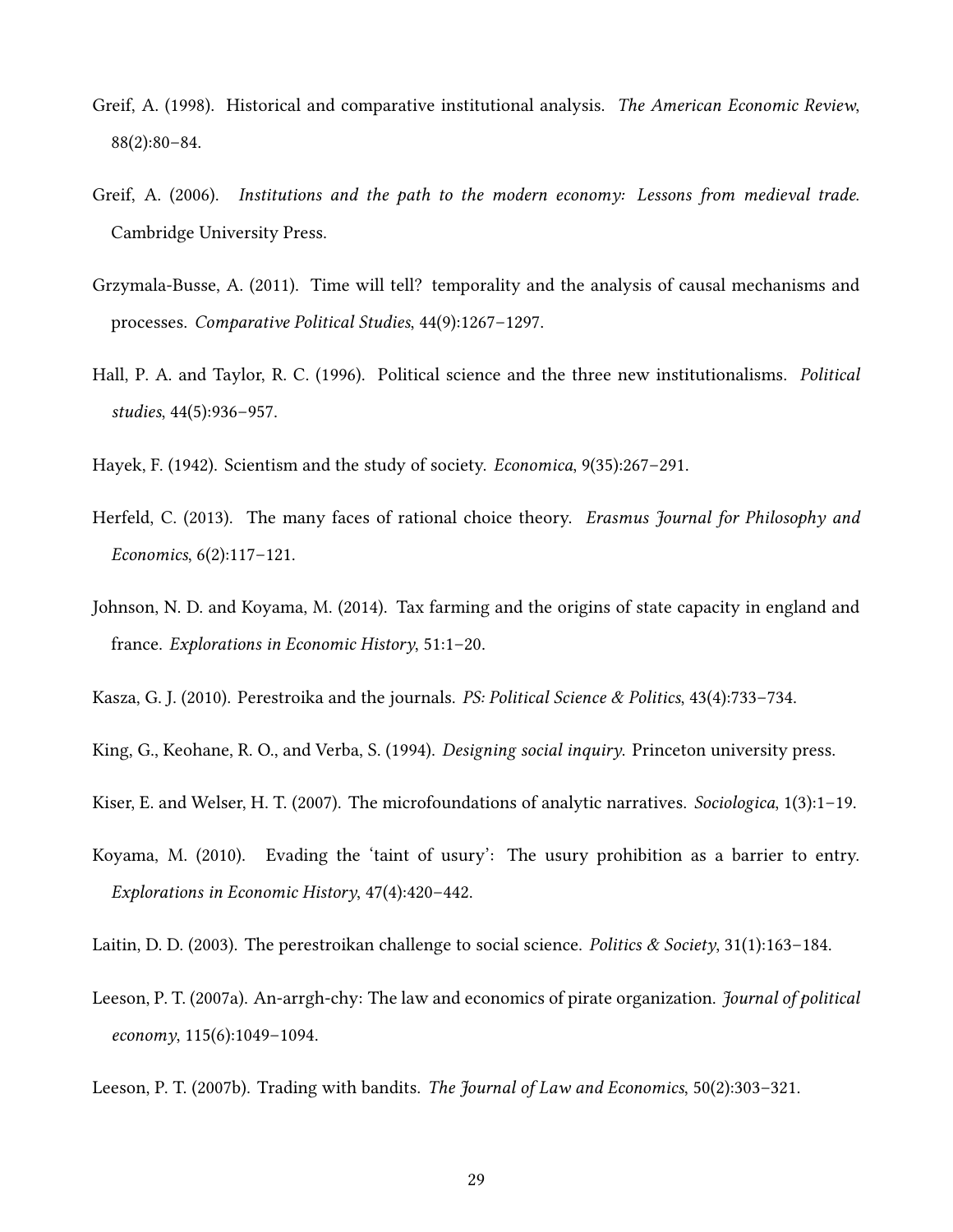- <span id="page-29-1"></span>Levi, M. (2004). An analytic narrative approach to puzzles and problems, chapter 10, pages 201–226. Cambridge University Press.
- <span id="page-29-10"></span>Levi, M. and Weingast, B. R. (2019). Douglass north's theory of politics. PS: Political Science & Politics, 52(2):213–217.
- <span id="page-29-2"></span>Levi, M. and Weingast, B. R. (2022). Analytic Narratives and Case Studies, chapter 11, pages 239–257. Cambridge University Press.
- <span id="page-29-4"></span>Lorentzen, P., Fravel, M. T., and Paine, J. (2017). Qualitative investigation of theoretical models: the value of process tracing. Journal of Theoretical Politics, 29(3):467-491.
- <span id="page-29-3"></span>Lovett, F. (2006). Rational choice theory and explanation. Rationality and Society, 18(2):237–272.
- <span id="page-29-12"></span>Mahoney, J. and Goertz, G. (2006). A tale of two cultures: Contrasting quantitative and qualitative research. Political analysis, 14(3):227–249.
- <span id="page-29-9"></span>Margo, R. A. (1999). Review of analytic narratives. Southern Economic Journal, 66(1):195–197.
- <span id="page-29-8"></span>Marschak, J. (1946). Neumann's and morgenstern's new approach to static economics. *Journal of* Political Economy, 54(2):97–115.
- <span id="page-29-11"></span>Monroe, K. R. (2005). Perestroika!: The raucous rebellion in political science. Yale University Press.
- <span id="page-29-7"></span>Morgan, M. S. (2012). The world in the model: How economists work and think. Cambridge University Press.
- <span id="page-29-0"></span>Munck, G. L. and Snyder, R. (2007). Passion, craft, and method in comparative politics. Johns Hopkins University Press.
- <span id="page-29-6"></span>Nalepa, M. (2010). Captured commitments: an analytic narrative of transitions with transitional justice. World Politics, 62(2):341–380.
- <span id="page-29-5"></span>North, D. C. (1978). Structure and performance: The task of economic history. *Journal of Economic* Literature, 16(3):963–978.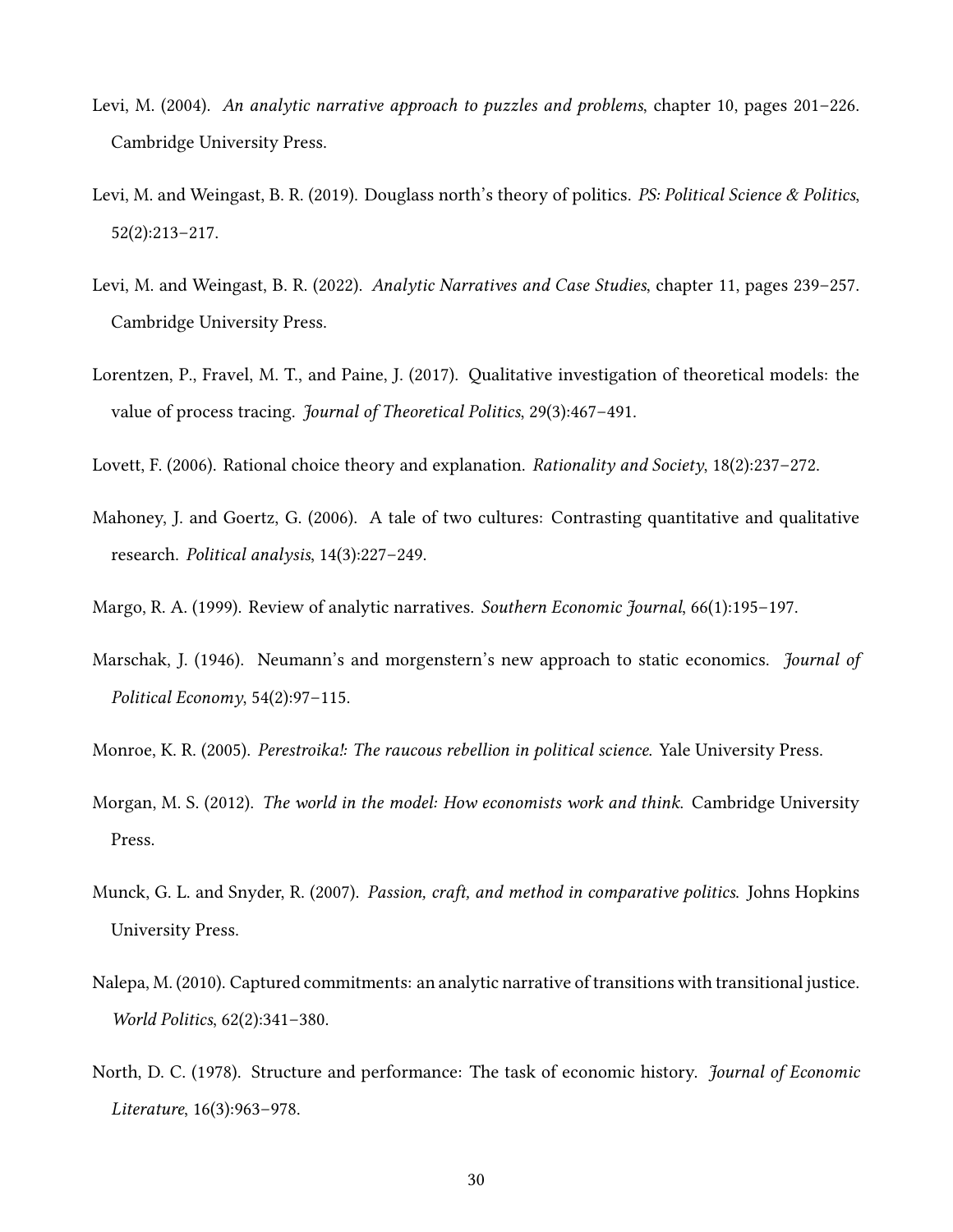- <span id="page-30-0"></span>North, D. C. (1990). Institutions, institutional change and economic performance. Cambridge university press.
- <span id="page-30-6"></span>North, D. C. and Thomas, R. P. (1973). The rise of the western world: A new economic history. Cambridge University Press.
- <span id="page-30-2"></span>Northcott, R. and Alexandrova, A. (2015). Prisoner's dilemma doesn't explain much. In Peterson, M., editor, The Prisoner's Dilemma: Classic Philosophical Arguments, pages 64–84. Cambridge University Press.
- <span id="page-30-7"></span>Ostrom, E. (1990). Governing the commons: The evolution of institutions for collective action. Cambridge university press.
- <span id="page-30-11"></span>Ostrom, E. (2009). Understanding institutional diversity. In Understanding Institutional Diversity. Princeton university press.
- <span id="page-30-9"></span>Pion-Berlin, D. and Cleary, D. (2005). Methodological Bias in the APSR, pages 304–322. Yale University Press.
- <span id="page-30-10"></span>Poteete, A. R., Janssen, M. A., and Ostrom, E. (2010). Working together. Princeton University Press.

<span id="page-30-3"></span>Przeworski, A. (1985). Capitalism and social democracy. Cambridge University Press.

<span id="page-30-12"></span>Pyrooz, D. C. and Decker, S. H. (2019). Competing for control: Gangs and the social order of prisons. Cambridge University Press.

<span id="page-30-5"></span>Rodrik, D. (2015). Economics rules: The rights and wrongs of the dismal science. WW Norton & Company.

<span id="page-30-4"></span>Roemer, J. (1986). Analytical marxism. Cambridge University Press.

- <span id="page-30-1"></span>Sanders, E. (2006). Historical institutionalism. In The Oxford handbook of political institutions. Oxford University Press.
- <span id="page-30-8"></span>Schaeffer, E. (2008). Remittances and reputations in hawala money-transfer systems: Self-enforcing exchange on an international scale. *Journal of Private Enterprise*, 24(1).